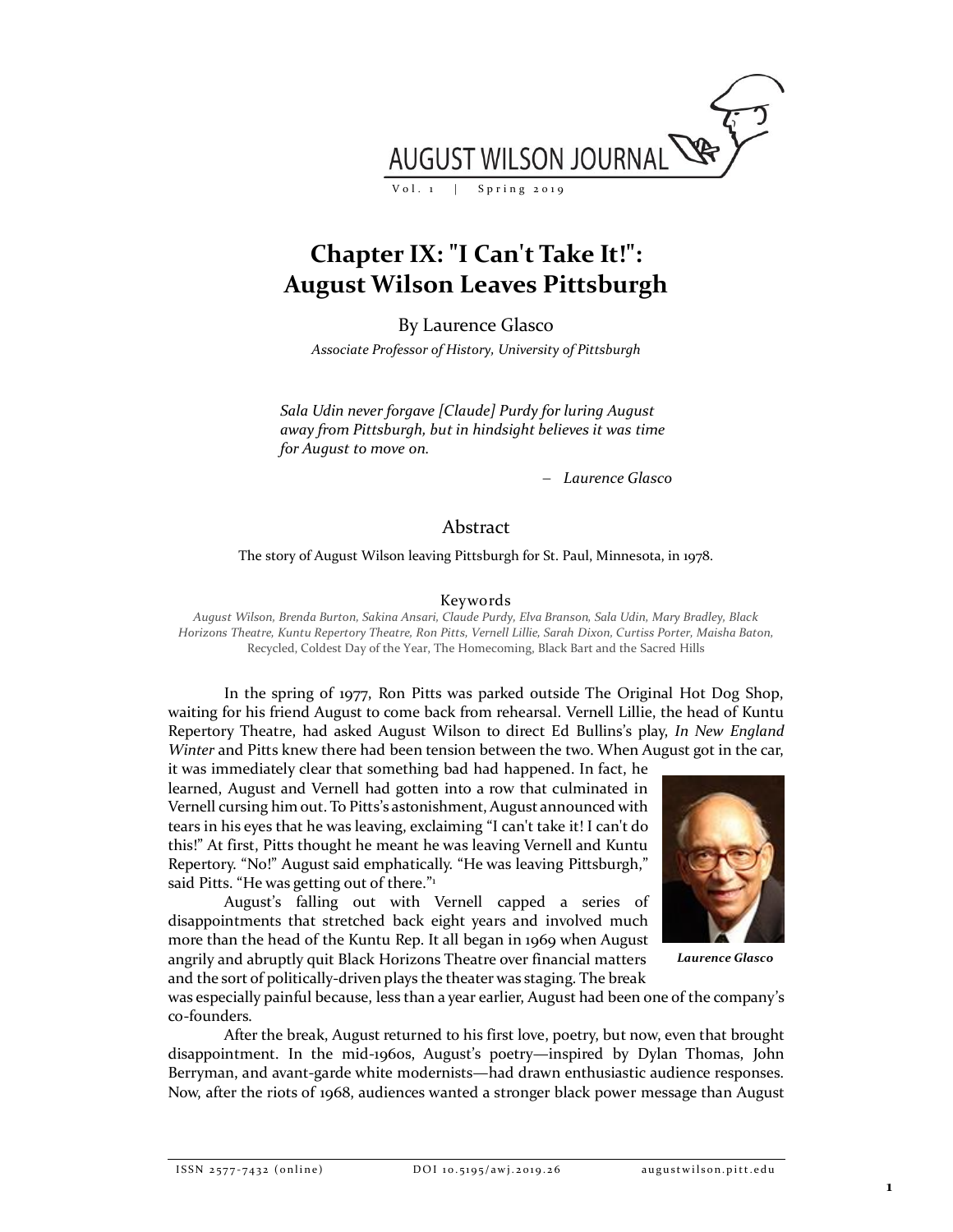was delivering. Curtiss Porter, one of the founders of the Black Studies Department at the University of Pittsburgh, recalls witnessing August reciting his poems at the Halfway Art Gallery, the main venue for poetry and cultural activities in black Pittsburgh, and being "rejected, dejected and almost ejected" while doing so. Porter says audiences almost felt like August "wasn't doing black poetry." <sup>2</sup> August himself was not happy with his poems, which were notoriously opaque and difficult to understand.

As August struggled to find what he called his own poetic "voice," he began to reengage—tentatively, partially, and informally—with Black Horizons Theatre. His new interest in the theater stemmed from the arrival in 1970 of Claude Purdy, a talented actor with whom August quickly bonded. Claude arrived in Pittsburgh with formal training in theater and years of acting in New York, Paris, and Nigeria. Pittsburgh actors and audiences were thrilled that Purdy and his girlfriend Elva Branson, the director of the company, were taking Black Horizons productions to a new level of excellence.

Although August was still smarting from his break with Black Horizons and refusing to have anything to do with the company, at least formally, Claude's presence proved an irresistible attraction. August began dropping by after rehearsals, when the actors had left, and going out for drinks, food, and conversation with Claude and Elva. He loved discussing all sorts of things with Claude and valued his feedback. He listened as Claude urged him to forget his avant-garde poetry and write in the way black people actually talk. Frank Hightower, who had replaced August when he quit Black Horizons, says Purdy told August to "find himself." 3

In 1973, after two or three years of hanging out with Claude and Elva, August wrote his first play, *Recycled*. Claude and Elva planned to stage the play and had it in rehearsal at Black Horizons. However, nothing came of it because they suddenly left so that Claude could pursue a film career in Los Angeles. As they left, Elva surprised August by asking him to replace her as the director of Black Horizons. Just as surprising, August accepted the offer, a move that brought him back full circle with the company. Even so, Claude's departure was another disappointment, depriving August of his closest friend and mentor.

1973 brought August another painful disappointment, the breakup of his marriage. In 1969, he had married Brenda Burton and had a child, Sakina Ansari. However, August's preference for casual, part-time jobs caused problems. The jobs gave him the free time he craved to walk the city, observe, and write, but the inadequate and irregular income strained the marriage, finally causing August's wife to sue for divorce. The breakup was especially bitter because August dearly loved Brenda and their three-year-old daughter.

1973, however, brought a couple of bright spots. One was the composition of "Morning Statement," August's first poem that he felt captured his own voice in simple, straight-forward, and understandable lines. <sup>4</sup> Another was the invitation of his friend Rob Penny to work with him in cofounding a series of neighborhood theaters, each based on one of the seven principles of Kawaida, Ron Karenga's African-based, nationalist philosophy.<sup>5</sup> Rob hoped the theaters would engage Pittsburgh youth with Kawaida's uplifting principles, a goal that August found exciting and ambitious.

Rob and August set up their theater in Northview Heights, a troubled housing project on Pittsburgh's North Side. The initiative soon floundered, however, because the neighborhood's young people showed little commitment. They would apologize for missing a rehearsal, August says, but at the next rehearsal, "only two dudes would show up out of the six who said they were coming." August thought the problem might be that he and Rob were from the Hill and so were regarded as outsiders.<sup>6</sup> More likely, the problem was that the young people had not bought into the project because August and Rob had not asked them what kind of plays they wanted to perform.

August and Rob soon abandoned the theater in Northview Heights, but their efforts had not gone unnoticed. A community activist from Hazelwood—where August had spent his teenage years—came by Rob's office and asked if he would set up a theater in her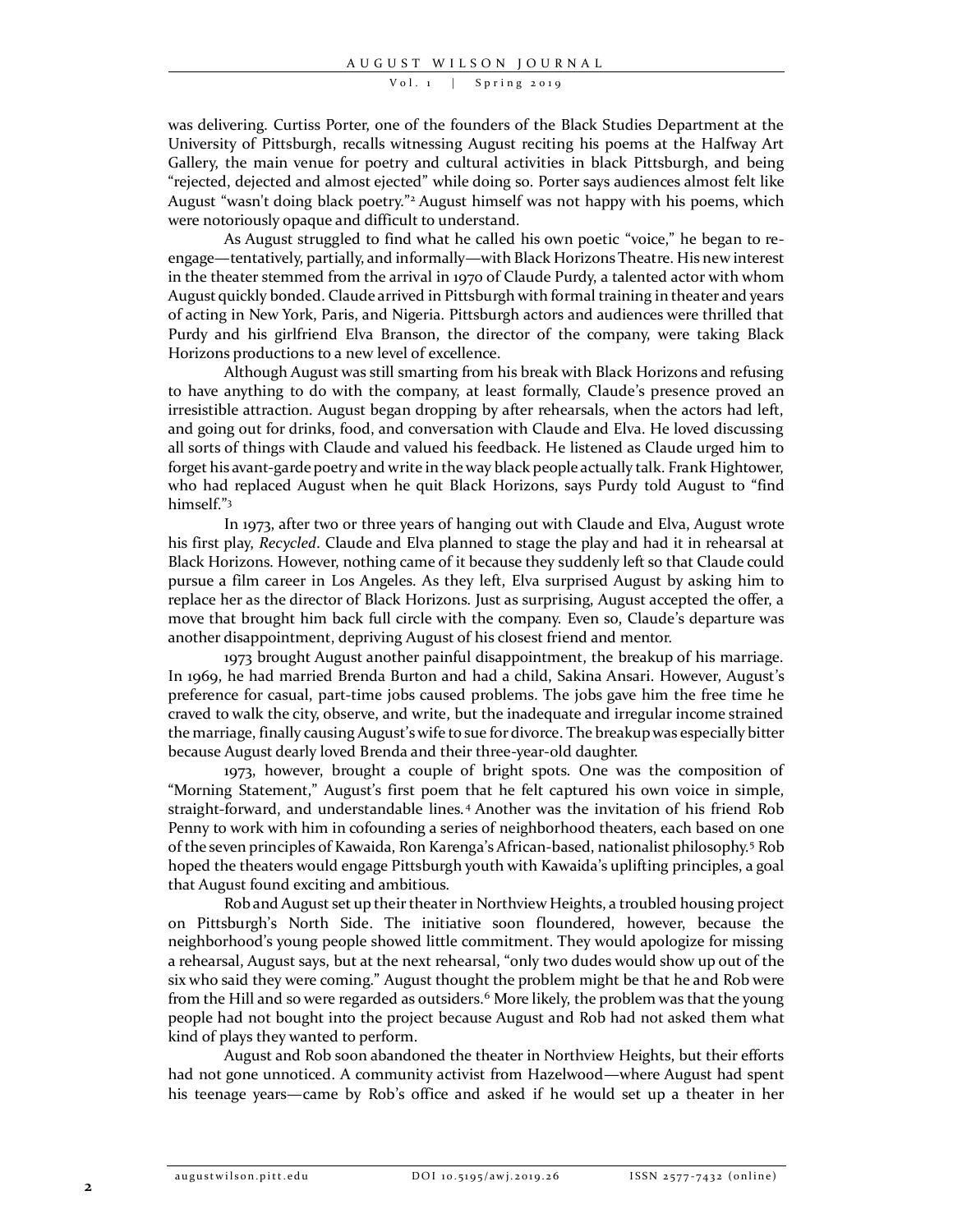neighborhood. Sarah Dixon explained that Hazelwood had little to occupy its young people, who were running afoul of the law. She and her husband hoped that a children's theater would keep the kids out of trouble and develop their reading and social skills.<sup>7</sup>

Mrs. Dixon arranged for August and Rob to meet with the children, parents, and some of the staff at the Glen Hazel Recreation Center. Perhaps learning from their Northview Heights failure, Rob and August asked the youngsters what sort of plays they wanted to put on. The kids enthusiastically said *Superfly*, the popular Blaxploitation film featuring Youngblood Priest as a cocaine dealer trying to quit the business.<sup>8</sup> Because of the film's glorification of the drug world, August laughed at the suggestion, and so did Ron Pitts and Mary Bradley, staff members of the Recreation Center.<sup>9</sup> Rob, however, did not laugh. He went home and came back the next day with a script, threw it on the table, and told the kids they could do *Superfly* on the condition that afterwards they would do the plays that he and August wanted to do. The kids readily agreed.<sup>10</sup>

Everyone wanted to be in the play, so it was easy picking the seven or eight needed for the cast. Rehearsals went well, although Mary Bradley detected tension between August and Rob.<sup>11</sup> She never figured out the reason, but was puzzled that "there wasn't the harmony" she had expected.<sup>12</sup> Apparently because of the tension, Rob distanced himself from the production and left most decisions to August and Ron Pitts. August enjoyed working with Ron, who was willing to do whatever would make the play a success, including chauffeuring August back and forth between Hazelwood and his apartment in the Hill District.<sup>13</sup> August thought Pitts had talent, and encouraged him to act in *Superfly,* and even think about becoming an actor. Pitts was focused on completing high school and going to college, but said he would act in *Superfly* if August would do the same.<sup>14</sup> At first, August resisted, but ultimately agreed to play the role of the white photographer while Pitts took the part of Scatter, the bar owner. In rehearsals, Pitts was astonished at August's acting ability. "He was believable! He did it well!" Pitts exclaimed.<sup>15</sup>

The community and August worked together to support the production. A sewing club made costumes. Sarah's Dixon's daughter helped with the artwork and announcements.<sup>16</sup> August drew on skills he had acquired at Black Horizons to sketch a model of the lighting board and get the electrical shop at Connelley Vocational School to build it.<sup>17</sup> However, like August and Rob, community members were bothered by *Superfly's* celebration of the drug culture. A community group asked that before each performance a disclaimer be handed out saying attendees did not approve of drugs or violence.<sup>18</sup>

The reception of *Superfly* far exceeded expectations. At every performance, the audience packed the 200-seat theater at the Glen Hazel Recreation Center, with the overflow standing around the edge of the auditorium.<sup>19</sup> "Everybody wanted to come," Pitts says. "They just kept coming. It was a beautiful sight, just a good feeling." 20 The production bolstered residents' sense of pride and self-confidence. Pitts says: "We did it! It was all homemade, but it was ours. We … could look around and be very proud … It wasn't a rich theater. But it was ours.<sup>21</sup> And, he says, it gave people something to think about instead of the riots.<sup>22</sup>

Parents thanked Rob and August for helping keep their kids occupied and out of trouble. 23 The mother of Gilbert, who played the lead role, said the experience had transformed her son. "When he got involved in this theater," she said, Gilbert "became a whole different person. He got confidence in his self … and turned his life around." She told August, "I can't thank you enough for what you've done to my son."<sup>24</sup> The young actors loved the experience. One, however, gave mixed reviews of August, describing him as "encouraging … a great guy [someone] we were just crazy about," but also someone who was "stand-offish … wouldn't play with kids … didn't laugh that much … looked like he always had things on his mind … [was] real serious." 25

*Superfly* was a success, but was so exhausting that August and Rob dropped any idea of making it the first of seven Kawaida theaters.<sup>26</sup> However, in deference to their original idea,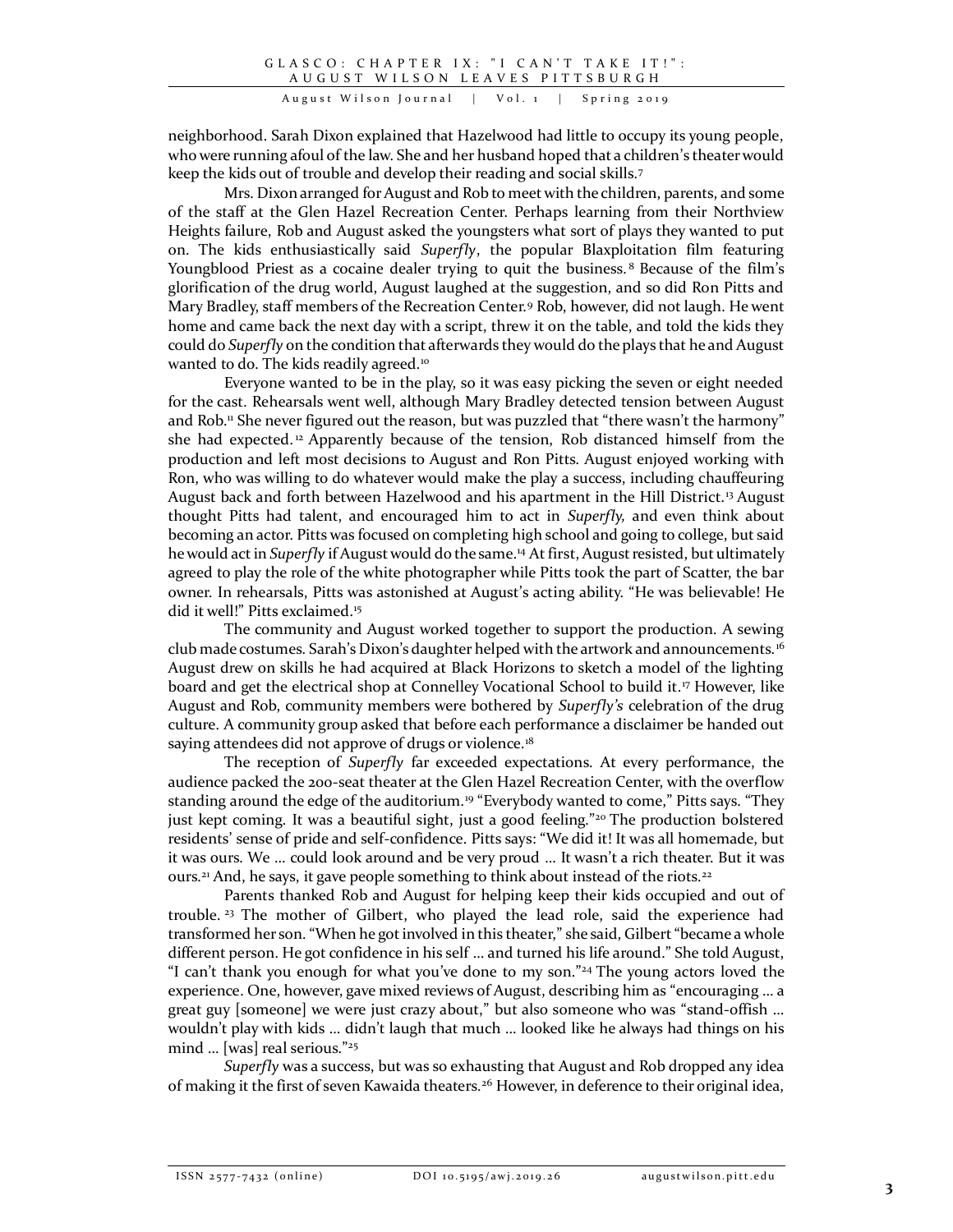they christened their Hazelwood initiative "Ujima Theatre"—Ujima being the third principle of Kawaida and the Swahili term for collective work and responsibility.

After the success of *Superfly* came the need to decide what plays to do next. The young people kept their promise and agreed to act in whatever plays August and Rob wanted to do. These turned out to be three classics from the Black Arts repertory: Amiri Baraka's *Black Mass*, Ed Bullins' *The Corner*, and Benjamin Caldwell's *Prayer Meeting*. In addition, August seized the chance to stage his own play *Recycled,* which had been in rehearsal at Black Horizons when Elva and Claude left for California. That August chose to stage the play at Ujima suggests he was not devoting much time or energy to Black Horizons.

*Recycled* was a one-act play that August both directed and acted in. August had directing experience from his time with Black Horizons, but other than his minor role in Superfly, he had no experience acting.<sup>27</sup> The plotline was inspired by a gruesome scene August had witnessed earlier that year. A bartender and a patron got into an argument in which the bartender pursued the man into the street and shot him. A crowd gathered and, in an effort to revive him, a nurse began beating on his chest. Someone standing nearby said, "No need you beating on the man's chest. That man dead. His brain laying right there on the car." August followed the nurse, who crossed the street. She went into Pope's Restaurant, and told Pope, "The niggers are killing one another these days." Pope asked matter-of-factly, "Yeah, is he dead?" The nurse replied, "Yeah, I beat on his chest. He's dead."<sup>28</sup>

That true-to-life exchange became part of the play's opening scene*.* The setting is a bar in which a shot is heard off-stage. A man, played by August, enters the bar, and a woman says to no one in particular "The niggers are killing each other." Later, toward the end of the play, the woman says something that informs the audience that the man who was shot at the play's opening has been "recycled" into this bar.<sup>29</sup>

*Recycled* continues the figure of the outsider, a trope which had long intrigued August. In the opening scene, when the man comes into the bar, the woman looks at him and asks, "Where did you come from?" He replies, "Down the street lady. And did you forget?" She asks, "Forget about what?" To which he expounds, "Forget about everything. Long dancing one afternoon. … All the mean shit we gotten together." Coldly dismissing the overblown rhetoric, the woman replies, "Nigger, I don't know you from a lump of coal. You got a woman? Why don't you go home to her."<sup>30</sup> The phrase "I don't know you from a lump of coal" turns the man into an outsider, an unloved stranger. Some of the play's dialogue retains the flowery, enigmatic language of August's early poetry, but much of it captures the cadence and flow of black vernacular. Like August's poem "Morning Statement," which also was written in 1973, the play demonstrates he had listened to Claude Purdy and was becoming more skilled in capturing the way blacks talk.

In addition to being inspired by an actual tragedy, *Recycled* references August's recent divorce. August says that, at the time, he was suffering the breakup of his marriage, and the play was "a way to get [the anger] out of me, kind of find a way to purge that, to write about that in poetry and whatnot."<sup>31</sup> However, the anger caused August to overact, sometimes dangerously. At one point, his character was to strike the female antagonist, played by Maisha Baton. August hit her so hard that people wondered whether his emotions had gotten the better of him. Years later, Maisha could be philosophical about the incident, but clearly had not found it funny at the time. "We only did it that one time," she laughs. "I wasn't going to let him hit me again!"<sup>32</sup> Despite fairly realistic and understandable dialogue, people were baffled by the plot. "What's it about?" they asked. "Where is he going with this?" <sup>33</sup> The first night's performance at the Recreation Center had a large turnout because people thought it was going to be like *Superfly.* But Pitts needed only one word to describe attendance at the second performance: "Phew!" 34

August was beside himself. Trying to figure out why his play had failed to connect, he asked Pitts for advice. But Pitts was not about to offer any. August, he says, was so "moody" and "intense" that it seemed he was "going to explode." <sup>35</sup> Not long afterwards, August did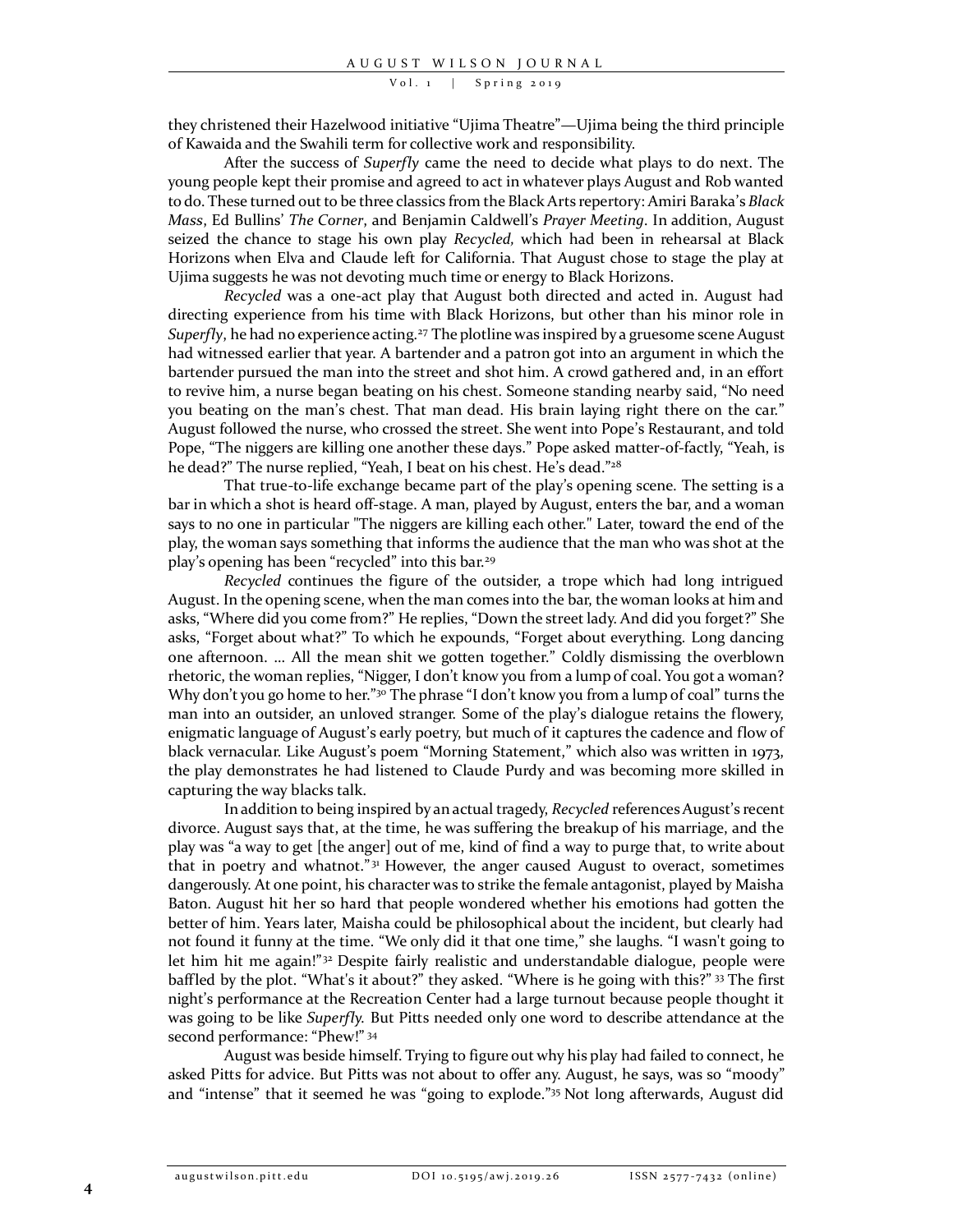explode. During a rehearsal for Ed Bullins' play, *The Corner,*<sup>36</sup> he became irritated by several actors who were not taking things seriously. They resisted directions and argued over minor points. "I'm not going to do this part. I'm not going to do that part." <sup>37</sup> The most troublesome was Rodney, who had been part of the original group that asked Rob and August to do theater in Hazelwood. Rodney always had a story to tell while actors were trying to rehearse. Finally, August lost patience and said firmly, "Hey man, we're rehearsing." Rodney's reply, "Oh man, we can do it later," enraged August, who picked up a chair and hurled it through a window.<sup>38</sup> Pitts was shocked. "I had never seen August get that mad," he says. "I could see the frustration building up in him. I could see it, but I did not know what he would do. And when he walked over to the chair and picked it up and threw it through the window, everybody stopped." Pitts feared August might do the same to Rodney. "This guy's crazy," he said to himself. August went on for quite a while, cursing at Rodney and finally ordering him to "get the hell out of here!" 39

After the disappointment of *Recycled*, August waited three years before writing another play. But in 1976 he wrote *The Coldest Day of the Year* and staged it at Ujima. Directed by Rob and featuring August and Maisha performing together once again, the one-act play was patterned after Samuel Becket's *Waiting for Godot.* The setting is a cold winter day in which an elderly man engages in tortured conversation with a woman waiting for someone at a bus stop.<sup>40</sup> The play deals with male-female relations and, August says, was partly inspired by a breakup with his girlfriend of the time. The play's theme was engaging, but the dialogue contained such forgettable lines as "Our lives are frozen in the deepest hate and spiritual turbulence." As one can imagine, the audience hated the play, and it closed after one performance.<sup>41</sup> Realizing once again that audiences did not like his plays, August shelved a third play he was working on, "Rite of Passage," which to this day remains unpublished, undated, and unperformed.<sup>42</sup>

With their egos bruised, August and Rob lost interest in Ujima. The theater, in August's words, "just like faded out" <sup>43</sup> and closed later in 1976.<sup>44</sup> The experience taught August that political theater, as well as theater with esoteric dialogue and complicated plotlines, would not connect with the public, especially with the sort of grassroots public that he wanted to reach.<sup>45</sup>

Frustrated that audiences had so soundly rejected his plays, August tried something new: incorporating music and dance into the play. The idea emerged when August began hanging out with Bob Johnson, a talented newcomer with a combined interest in dance and theater. "BJ," as he was called, came to Pittsburgh in 1970, and brought with him a wideranging interest in dance, theater, and cinema. Born in 1938 in New York, he had worked with such major troupes as the Alvin Ailey Studio, the Katherine Dunham School, the June Taylor Dance Studio, and the New Lafayette Theatre Workshop. He had performed in the original New York Shakespeare Festival production of *Hair* and acted in Ed Bullins' *Goin' a Buffalo* at the American Place Theatre.<sup>46</sup> He had even appeared in the film *Midnight*, the sequel to the Pittsburgh-made film *Night of the Living Dead.*<sup>47</sup>

Recruited by the Black Studies Department in 1970, Johnson founded a number of well-regarded initiatives.<sup>48</sup> One was the student-based Black Horizons Dance Ensemble that performed around town and at productions of Black Horizons Theatre. Two others were the Bob Johnson Dancers and the Harambee Dancers, which also drew enthusiastic audiences.<sup>49</sup> BJ's most important group, the Black Theater Dance Ensemble, was founded in 1972, and boasted two members of the Alvin Ailey Studio as instructors.<sup>50</sup> The word "theater" in the name reflected BJ's desire to combine theater with music and dance. The Pittsburgh Theater Dance Ensemble quickly became a leading feature in Pittsburgh's Black Arts movement.

In addition to his dancing skill, BJ had what August called a "warrior spirit." He demonstrated that spirit during an unforgettable outing with August, Rob, and other poets to Western State Penitentiary. The men had been invited to perform for the inmates, but unfortunately, BJ did not bring along the female members of his company. When the inmates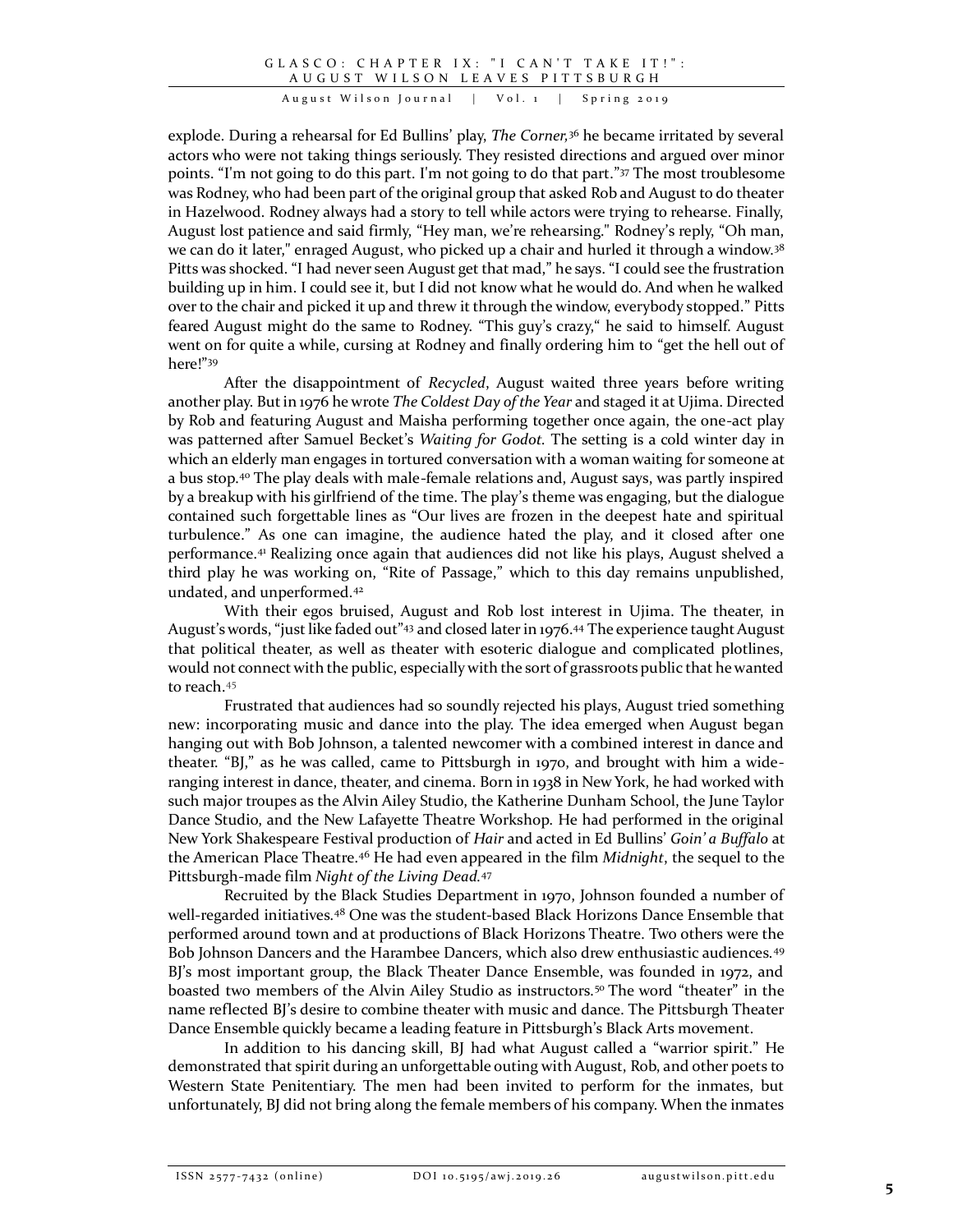realized this, they vigorously let their unhappiness be known.<sup>51</sup> August and Rob came out to read poetry, and the inmates made it clear they didn't want to hear any poetry. BJ started dancing, and the men let it be known that they didn't want to see him dance. They wanted the women. Finally, in a move that August never forgot, BJ went out on stage and, in front of four hundred very unhappy men, danced a solo tribute to baseball great Roberto Clemente with such power and feeling that, by the time he finished, the inmates were applauding and calling for more.<sup>52</sup>

August admired BJ for his "warrior spirit" that had been on display at the penitentiary. August was overjoyed when BJ established Theatre Urge in 1975 and asked him to direct Phillip Hayes Dean's play, *Owl Killer*, for the company. He considered the chance to work with BJ "a great experience." Apparently BJ did not feel the same, for he never again asked August to direct a play for him, to August's great disappointment. "I thought that BJ would ask me to do other stuff," August lamented. "I used to go home and think about plays I would direct. And then the next play he did, he had some group from Philadelphia come in and direct it and I was wounded by that." 53

August regretted this rebuff by BJ, but he continued to engage with theater, now with a new company at the University of Pittsburgh, Kuntu Repertory Theatre. Under the direction of Vernell Lillie, a newcomer to the city, Kuntu quickly became the city's leading producer of black theater. Born in 1931 in the Brazos Bottoms region of Texas, Vernell earned a degree in speech and drama at Dillard University and taught in the Houston public schools. There, she and her husband founded a theater with a nationalist agenda that sought to raise racial consciousness through literary readings and dramatic collages.<sup>54</sup>

In 1969, Vernell came to Pittsburgh to pursue graduate studies at Carnegie-Mellon University, concentrating in psychodrama.<sup>55</sup> She was completing her doctoral program when, in 1973, Curtiss Porter recruited her to teach in Pitt's Black Studies Department.<sup>56</sup> Vernell agreed to do so, but had no intention of starting a theater. She simply wanted to finish her dissertation and return to Houston. However, despite misgivings, in 1973 she founded Kuntu Repertory Theatre.<sup>57</sup> Kuntu had a nationalist orientation and was self-consciously part of the Black Arts movement. The company's very name is derived from a Central African word for "way" or "mode," a term popularized by German scholar Janheinz Jahn, whose book *Muntu* argued that Africa has a unified cultural essence and esthetic.<sup>58</sup>

Vernell quickly bonded with her colleague in Black Studies, Rob Penny. She liked that his plays focused on the lives of the marginalized and provided what Vernell called positive "propaganda" aimed at getting black men "to think about their responsibilities." <sup>59</sup> She also admired Rob's portrayal of women. "He can create women with such beauty," Vernell says, even "better than most … female writers." 60

Vernell had reservations about August, who she felt was not a committed black nationalist. "I don't remember August dealing at all with the ideas of Baraka," she says, "or the other black writers."<sup>61</sup> Vernell felt August did not measure up to Rob as a playwright,<sup>62</sup> and she was not alone in that regard. Most black Pittsburghers considered Rob the city's premiere black playwright, and ranked August a clear second. Mary Bradley, who had worked with both men at Ujima, says Rob was the one who was always getting the recognition. "Never August." Years later, Bradley was surprised that it was August, not Rob, who became nationally famous.<sup>63</sup>

Vernell came to know August because he spent so much time in Rob's office—even when Rob was not there. August was in Rob's office so much that Brenda Berrian, a new faculty member, at first confused the two men. "He lived there!" she exclaims.<sup>64</sup> August also palled around with two of the department's other theatrically inclined members, BJ and Maisha. The three developed what Berrian calls a "little clique … really tight … like brothers and sisters."<sup>65</sup> Almost every noon, they would head over to Pace's Restaurant nearby in Oakland and spend lunchtime "solving the world's problems." 66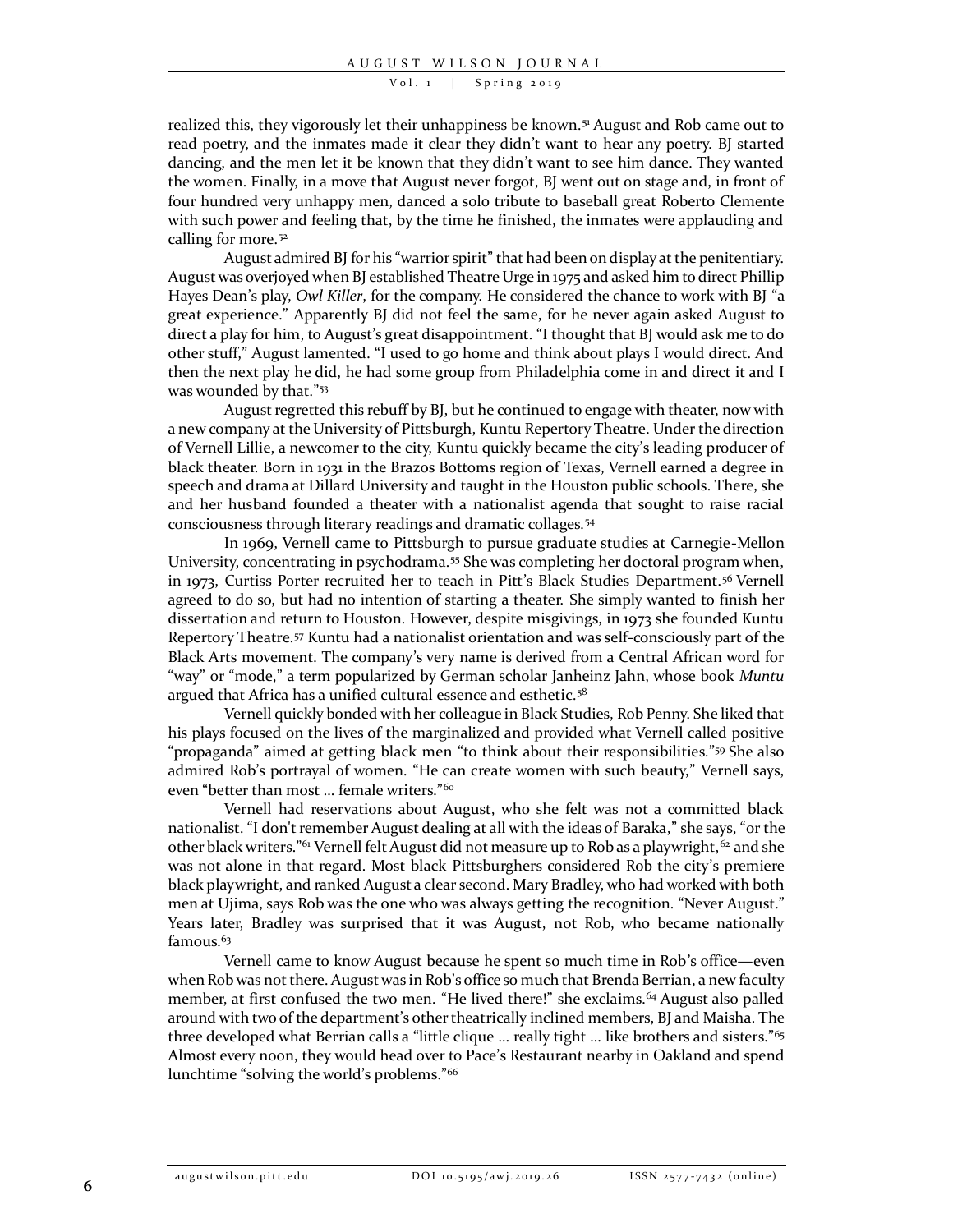August began stopping by Kuntu Repertory rehearsals, working with the actors and helping them learn their lines. As usual, he remained the outsider, staying on the periphery, not saying much, not asking many questions, and carefully observing.<sup>67</sup> When Rob told Vernell that August had experience as a director, she asked him to direct two plays for her, *The Corner* by Ed Bullins and *Prayer Meeting, or The First Militant Minister* by Ben Caldwell. She was impressed with August's directing skills, feeling that he exhibited "sophisticated approaches" to blocking, character development, plot nuances, social purposes of the author, and the capabilities of each actor.<sup>68</sup>

When Rob told Vernell that August also wrote plays, she asked him if he had anything that Kuntu might stage. August told her that he had three plays, two of which—*Recycled* and *The Coldest Day of the Year—*were still being revised. But a third one, *The Homecoming,* was "complete." <sup>69</sup> In 1976, Lillie staged *The Homecoming* at Schenley High School and at Ujima in Hazelwood.<sup>70</sup>

*The Homecoming* is a fictionalized account of two men's reactions to the death of their friend, blues singer Blind Lemon Jefferson. Called Blind Willie Johnson in the play (ironically there was an actual blues singer by that name), Jefferson was a Texas-born bluesman and guitarist who sang for a pittance on street corners and at social gatherings. Sometime in the late 1920s, Paramount Records asked him to come to Chicago and make some recordings. Considered by many the "Father of Texas blues," Jefferson complained of exploitation by the record company.<sup>71</sup> Legend has it that, one morning after a recording session, he was found dead on a cold, wintry street.<sup>72</sup> The play is set in an abandoned train station in rural Alabama where two men, Obadiah and Leroy, are waiting for the arrival of Blind Willie's coffin. Two white agents from a Northern record company happen to be in the station, and tell Obadiah and Leroy that they are looking for bluesmen to come North and record. With fresh memories of what happened to their friend in Chicago, they gain revenge by killing the agents. <sup>73</sup> A play about black men settling racial scores through violent retribution makes *The Homecoming* August's first play to fully embody the sort of racial violence and nationalism championed by Baraka and others of the Black Arts movement. In addition, its characters bear identity traits that August admired and are part of his own identity, those of the warrior and the race man. Obadiah and Leroy are poor, uneducated, and rural, the sort of traditionally subservient blacks that Baraka wanted black theater to convince of the need to strike a blow for revenge and racial retribution.

However, August was not comfortable with plays that project such an overtly political message. As a result, *The Homecoming* became his first—and only—play fully in the tradition of Baraka. August recognized as much when he said that he liked Baraka, and in his early oneact plays—presumably *The Homecoming*—he tried to imitate Baraka. But then, he says, he realized he "wasn't [Baraka] and that wasn't going to work." <sup>74</sup> *The Homecoming* taught August that he couldn't, or didn't want to, do political theater. It should also have taught him that his dialogue remained opaque and unnatural. *The Homecoming* was full of such forgettable lines as, "Well, I'll tell you, it's cold up North, all right. That's what I hear anyway. Froze to death! Don't make much sense. Yessir, that's something the way they treated Blind Willie." <sup>75</sup> Vernell had grave misgivings about *The Homecoming*, and concluded that August had a future as a director but not as a playwright.<sup>76</sup>

I had no idea that he was going to emerge as the great, great playwright. I really thought he was going to emerge on the national scene as a tremendous director. And I still say that maybe the secret to his success as a playwright is that he was just so good as a director, and that he saw people on stage. It doesn't matter whether or not he had the words to go in their mouths. He saw them on the stage. He saw them in conflicts. He saw them needing to make change. And then he saw their flaws as well.<sup>77</sup> In addition to harboring doubts about August's skills as a playwright, Vernell did not

warm to him personally. "[I]t was not that I was denying August," she says. "[Y]ou must keep in mind that, at this point, August Wilson was not at all involved in playwriting. He had only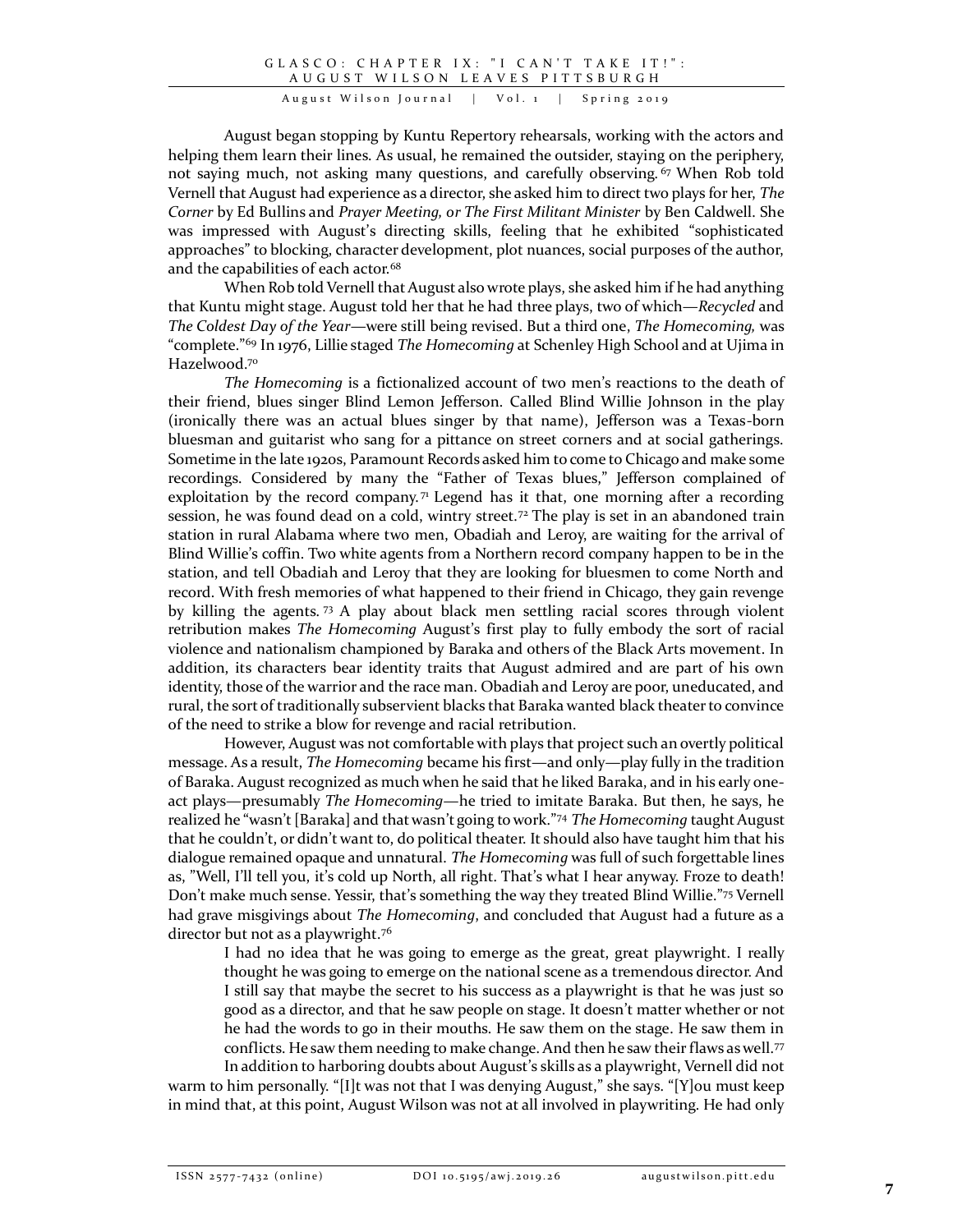written one play." And, she adds proudly, "I was the first one to ever produce [that first] August Wilson play." <sup>78</sup> Similarly, August had ambivalent feelings about Vernell, and minimizes their relationship. "I didn't really have a relationship with Vernell," he says, "other than the fact that … she discovered that I wrote this one-act play that she wanted to do …. And so she said she wanted to do it, and I said okay." 79

Disappointed at his failed efforts in theater at Black Horizons, at Ujima, with BJ, and now with Vernell, August once again turned back to poetry. He did so at a Black Studies initiative, the Kuntu Writers Workshop, founded in 1976 by Rob and Maisha, and meant to provide a space where playwrights could come together, support one another, and get feedback. Once the workshop started up, Rob realized that poetry remained popular, so much so that he opened it to poets as well.<sup>80</sup> Rob did not mind August's focus on poetry because he considered himself a poet. Vernell says that Rob and August both thought that "the highest honor was to be called a poet, and they would correct you on not calling them a poet."<sup>81</sup>

Maisha Baton, the other leader of the Workshop, had worked with August at Ujima and brought considerable experience to the project. Born in 1939 in Harrisburg, Pennsylvania, Maisha (née Shirley) had moved to New York at the age of seventeen, planning to become a nurse. Realizing that she did not like nursing, she took a variety of jobs that paid the rent for an apartment in the East Village.<sup>82</sup> While living there, Maisha never met Baraka, but did attend poetry readings by Beat poets, including Allen Ginsberg and Gregory Corso.<sup>83</sup> Their writing appealed because "It had a rhythm, it had a beat that was more like the old poets, John Donne and Baudelaire. … [They] were saying, 'Bam Bam Bam Bam, I saw the best minds of my generation,' you know, Ginsburg, 'destroyed by madness, starving, naked, dragging themselves'." Maisha committed to poetry once she realized that poetry doesn't have to be "that little quiet Emily Dickinson thing." 84 She liked the Beats but, being shy, did not participate in their poetry readings.<sup>85</sup> In 1969 or 1970, she moved to Pittsburgh, where a cousin lived, and settled in the Hill. In short order, she joined Black Horizons Theatre, where Claude Purdy was directing.<sup>86</sup> Maisha liked that Pittsburgh had a strong sense of community and featured a number of places where writers, artists, and actors gathered regularly.<sup>87</sup> Along with August, Rob Penny, Sala Udin, BJ, and others, Maisha hung out Eddie's Restaurant, where in the 1970s she wrote a play, *Tears for Living Children*, which BJ later staged at the Laboratory Theatre Center.<sup>88</sup>

Maisha and August began dating on and off. As she recalls, "What happened was he was obsessed with writing and I was interested, [but] not as obsessed as he was. But still in love with the writer and the writing and the potential ... so we hung out together a lot."<sup>89</sup> August and others especially appreciated that Maisha had a car. "That was another reason they liked me," she says, laughing. "If somebody needed to go somewhere, if there was a theater thing ... I would drive."<sup>90</sup> Like August, Maisha was struggling to find her own voice, sometimes in ways that took on humorous aspects. One snowy night, while driving August and Claude back from a poetry reading, Maisha stopped the car, turned around, and announced to one and all: "I must not be a poet because I don't sound like them. Something's wrong." <sup>91</sup> Claude said a bit nervously, "we'll talk about it later." But Maisha wanted to talk about it then and there. "I'm really worried about it. I don't have the voice, the rhythm," she said as the car went into a snow bank. August and Claude started hollering, "keep going, keep going," but Maisha did not move. She needed "to think this rhythm thing" through. Years later, she could laugh about that evening. "I'll never forget those guys shouting and trying to make me get out of that snow." 92

Maisha touched August's life in a variety of ways. When he joined the Kuntu Writers Workshop, August became one of three co-leaders, focusing on poetry while Rob focused on fiction. The workshop met every other Saturday at the Black Studies Department. August still worked at temporary, low-paying jobs, and often did not have money for bus fare, so he had to walk two miles from his apartment in East Liberty. But as a true bohemian he didn't mind. "I walked and I said that's okay because when I get there I can get fifty cents from Rob and …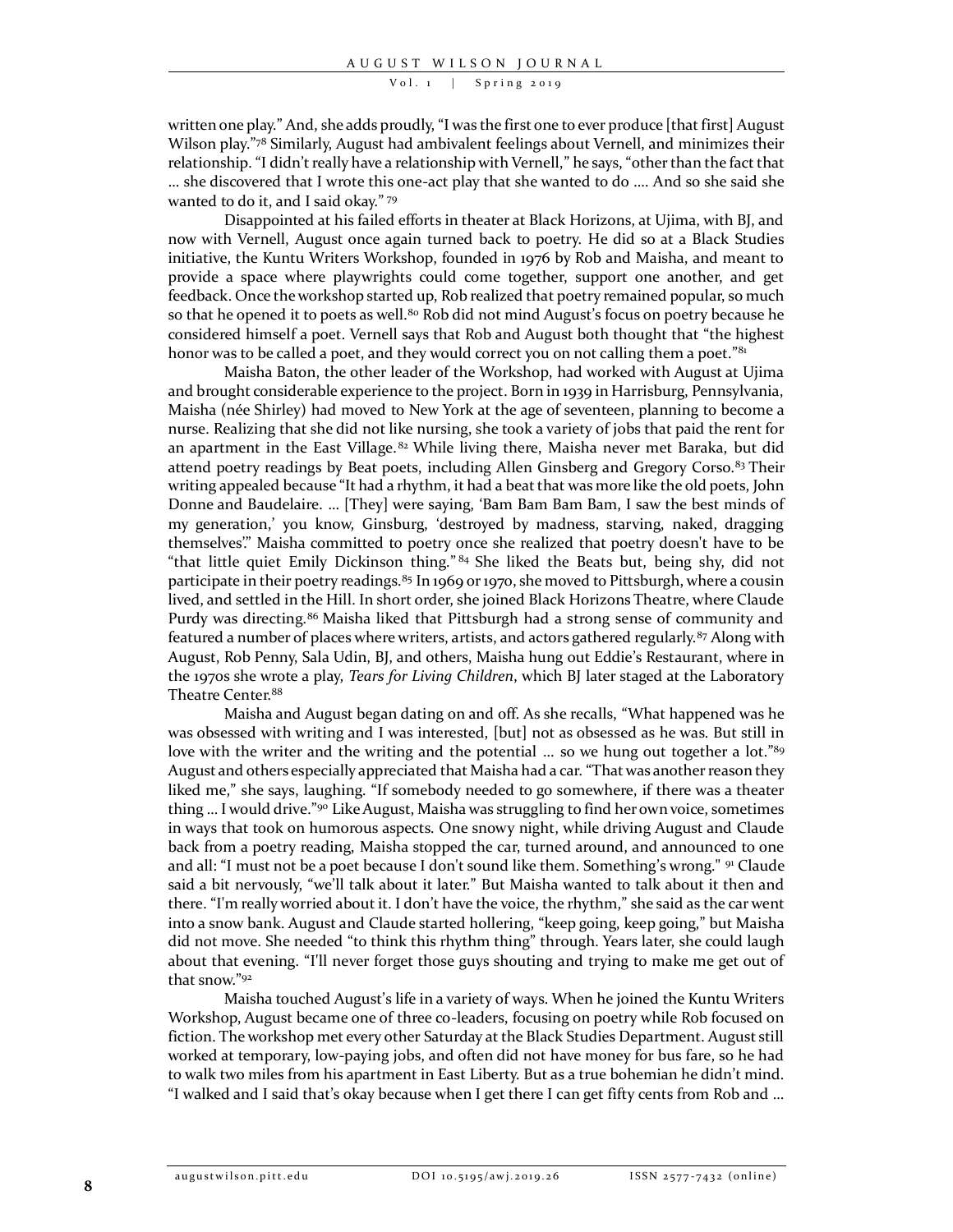get me some cigarettes. And Rob will give me a ride home, and I'm cool man. That's all I needed, that's all I wanted. To get … cigarettes and then talk about poetry." 93

August and Maisha had misgivings about the way Rob ran the Workshop. Rob's easygoing personality made him reluctant to critique others' work, whereas August thought feedback was very important. In addition, August and Maisha disliked that Rob did not make participants bring original work to the Workshop.<sup>94</sup> Especially aggravating to August was the political nature of the writing that Rob encouraged. Natalie Bazzell, a member of the Workshop, noticed that August's poetry was distinctly less political and Afrocentric than Rob's. "A lot of the poetry at that time," Natalie says, "was very rhetorical, very black black black power, nigger nigger nigger. It was more than that, but it had a lot of that in it." Natalie adds that Rob's poetry was like that, but August's was very different.<sup>95</sup> August enjoyed the Writers Workshop, but his writing was still floundering. His poetry lacked the political militancy that was popular. His directing had not impressed BJ. His plays had not appealed to general audiences. And his one overtly political play had not impressed Vernell.

August was looking for a new approach, and turned to the advice of his old friend, Claude Purdy. Claude always had high regard for August's talent, but for years had urged him to try something different, something that would be artistic but also would have popular appeal. Acting on Claude's suggestion, August tried writing a musical satire. The effort began in 1973, just before Claude left for Los Angeles, with a long poem about the exploits of a black bandit in the old West, entitled "Black Bart and the Hills." <sup>1</sup> August at first was unsure what to do with the poem, and had given it as a present to his girlfriend, Barbara Evans. However, soon afterwards, he apparently decided to develop the poem, and asked Barbara to return it.<sup>96</sup>

August's desire to convert "Black Bart" into a musical may also have been inspired by BJ. In 1975, Johnson planned to have Theatre Urge stage a musical about Stagger Lee, the mythical black renegade of the early twentieth century whose adventures were celebrated in song and folklore. BJ wanted the production to include dance and music, and so contacted August and a local musician, Nelson Harrison, to work with him. The three met frequently to discuss creating such a work. It was decided that Harrison would do the music, BJ would sketch out some scenes, and August would write the script. In the end, however, nothing came of the idea.<sup>97</sup> One more disappointment.

However, working on Stagger Lee may have given August the idea for converting his poem about a black cowboy into a musical, *Black Bart and the Sacred Hills*. Originally titled "Black Bart and the Hills," the poem invoked the memory of an actual historical figure, Charlie Bolles, a white Englishman and stagecoach robber whose place in the folklore of the American West ranks just behind Jesse James and Billy the Kid.<sup>98</sup> Bolles' name and notoriety were the only things "black" about him, but he had remarkable flamboyance, a sense of humor, and open disdain for the elite. After each robbery, he would leave behind a poem that had the sort of impudent, sardonic humor that August loved. One example:

I've labored long and hard for bread, For honor, and for riches, But on my corns too long you've tread, You fine-haired sons of bitches.

# *Black Bart*, 1877<sup>99</sup>

While August was working on *Black Bart*, his old friend Claude Purdy, after several years in Los Angeles, shelved hopes of breaking into the movies and joined Penumbra, a newly formed black theater company in St. Paul, Minnesota. Then, in 1977, just as August was working on *Black Bart*, Claude and Elva returned to Pittsburgh and joined the Pittsburgh City Players, an experimental, integrated theater on the North Side.<sup>100</sup>

 $\overline{a}$ 

<sup>&</sup>lt;sup>1</sup> Although long poem titles are typically placed in italics, we are going to keep the poem version of "Black Bart" in quotation marks to distinguish it from the play, which will be placed in italics.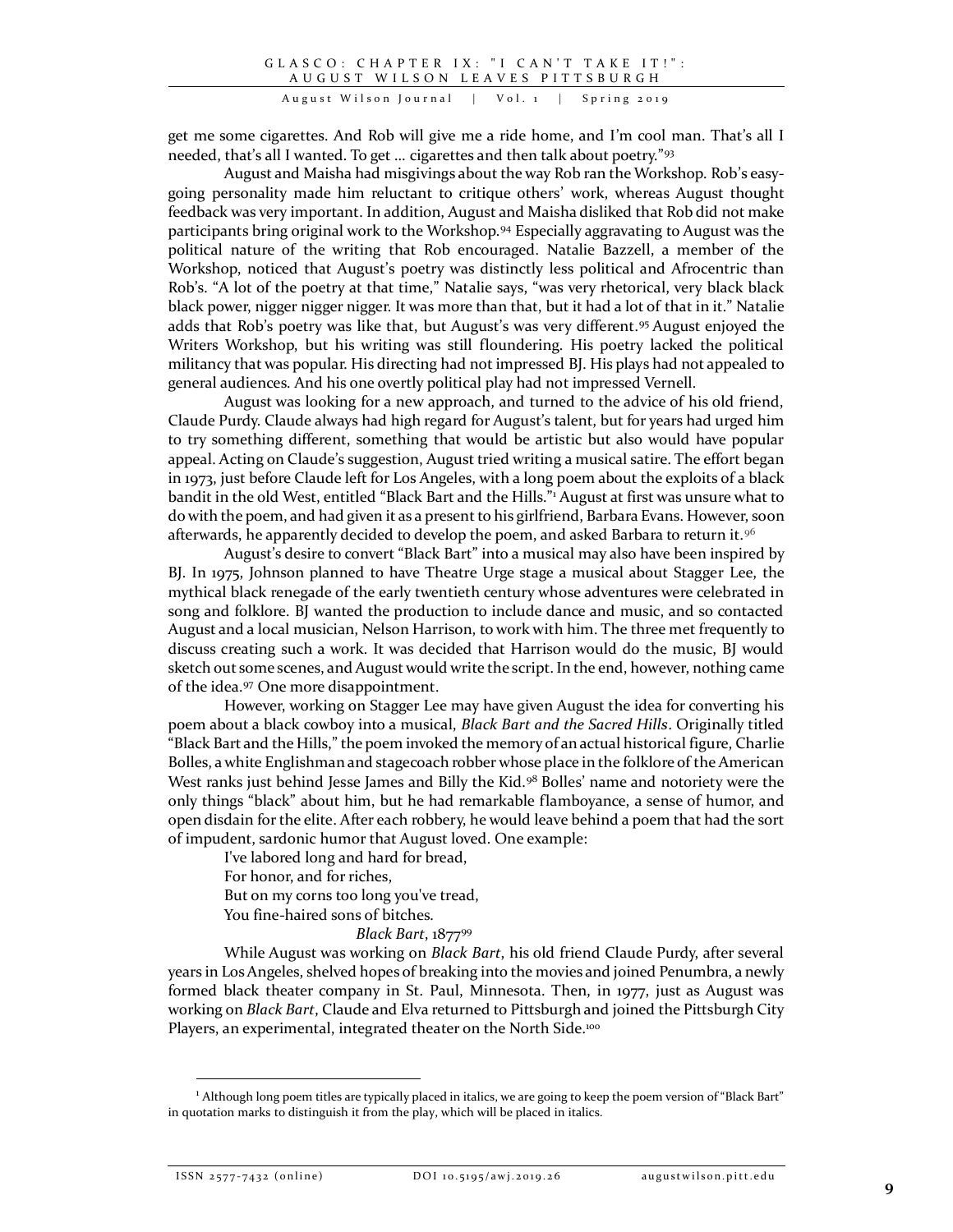Upon their return, Claude and Elva learned that Black Horizons Theatre no longer existed. They tried to learn what happened, but August and others spoke only in the vaguest of terms.<sup>101</sup> The theater seems to have faded away with no formal death notice.<sup>102</sup> Curtiss Porter thinks it closed "around" 1972; Rob Penny says it was functioning "off and on" as late as 1973.<sup>103</sup> Those dates suggest that Black Horizons closed not long after Elva appointed August to head it.

One night after their return to Pittsburgh, Claude and Elva went to the Crawford Grill to hear August read "Black Bart and the Sacred Hills." Claude liked the poem, and thought it had commercial possibilities. He was aware that in the late 1960s, black cowboys had become all the rage following the republication of *The Life and Adventures of Nat Love,* the 1907 autobiography of a black cowboy nicknamed Deadwood Dick. In 1976, Fred Hudson and Roger Furman of New York's Black Theatre Alliance announced plans to do a play about Love.<sup>104</sup> Penumbra Theatre was interested enough that it staged *Deadwood Dick: Legend of*  the West as part of its 1979-1980 season.<sup>105</sup>

Claude urged August to convert "Black Bart" into a musical or, even better, a movie that he would direct. "Hey man we could make this into a film!" he said excitedly.<sup>106</sup> August liked the idea, and plunged into the challenge. Once August got excited about something, says his friend Lee Kiburi, he was like a little kid in terms of his enthusiasm.<sup>107</sup> "[N]ot knowing any better," August says, he sat down and, working almost non-stop, converted his poem in just one week into a 137-page, single-spaced musical satire.<sup>108</sup>

Because a musical score requires collaboration, August brought in Maisha and BJ to work with him and Claude. The four held brainstorming sessions at Maisha's apartment and occasionally at Kuntu Writers Workshop.<sup>109</sup> Maisha tape recorded some of the collaboration. On one tape, Claude can be heard encouraging August: "Come on, let's do it … I know you can work that up. Have Bart saying blah blah blah." August replies, "Let me try it this way," and others join in with their own suggestions.<sup>110</sup>

*Black Bart* shows that August was starting to follow Claude's suggestions about writing dialogue that reflects how people actually talk. He had begun doing this in his short, 1973 poem, "Morning Statement," but now he was doing it in a much longer work. Elva noticed approvingly that with Bart, August had begun to write dialogue "just the way he heard it."<sup>III</sup> Maisha also noticed the change. She says that August's early plays—*Recycled* and *The Coldest Day of the Year*—were written in his "James Joyce voice" in which the characters speak "classic" English. However, in Bart, the characters "talk, and talk shit." Years later, Maisha says, the Bart voice takes over and "becomes *Ma Rainey*, becomes *Two Trains [Running*]." 112

Bart, the musical's central character, is a black cattleman who is angry that the government has built a railroad through his ranch. Turning to rustling as a form of revenge, he gets caught and thrown in jail. After taking a course in magic, Bart escapes and settles in a retreat he calls the Sacred Hills, where he begins making gold out of water, aiming to flood the world with so much of the precious metal that it would lose its value. Bart hangs out with a zany, interracial cast of characters with wickedly funny names. Master Divine—a spoof of Father Divine, the founder of a black religious cult in the 1920s—is a preacher and selfadmitted "fake prophet." Pharaoh Goldstein, the Mayor of Little Egypt, is a member of the Culturally Independent Adults (C.I.A.) and financial overseer of the Nile Valley Pyramid Construction Company. Horsefeathers, the all-knowing Indian narrator, can be found sitting atop a barrel in front of the "Hoedown in the John" saloon, owned by Chauncey Riff Raff III. Mother Principle is the madam who oversees the female workers at the Hoedown saloon, also known as the "Ain't No Ho' Down in the John" saloon.<sup>113</sup>

The musical's dialogue captures the cadence and lilt of black speech, as in this interchange between Horsefeathers and Sweet Delight, one of the "fancy ladies" at the Hoedown saloon:

H F: Just call me stranger.

S D: Okay. Stranger.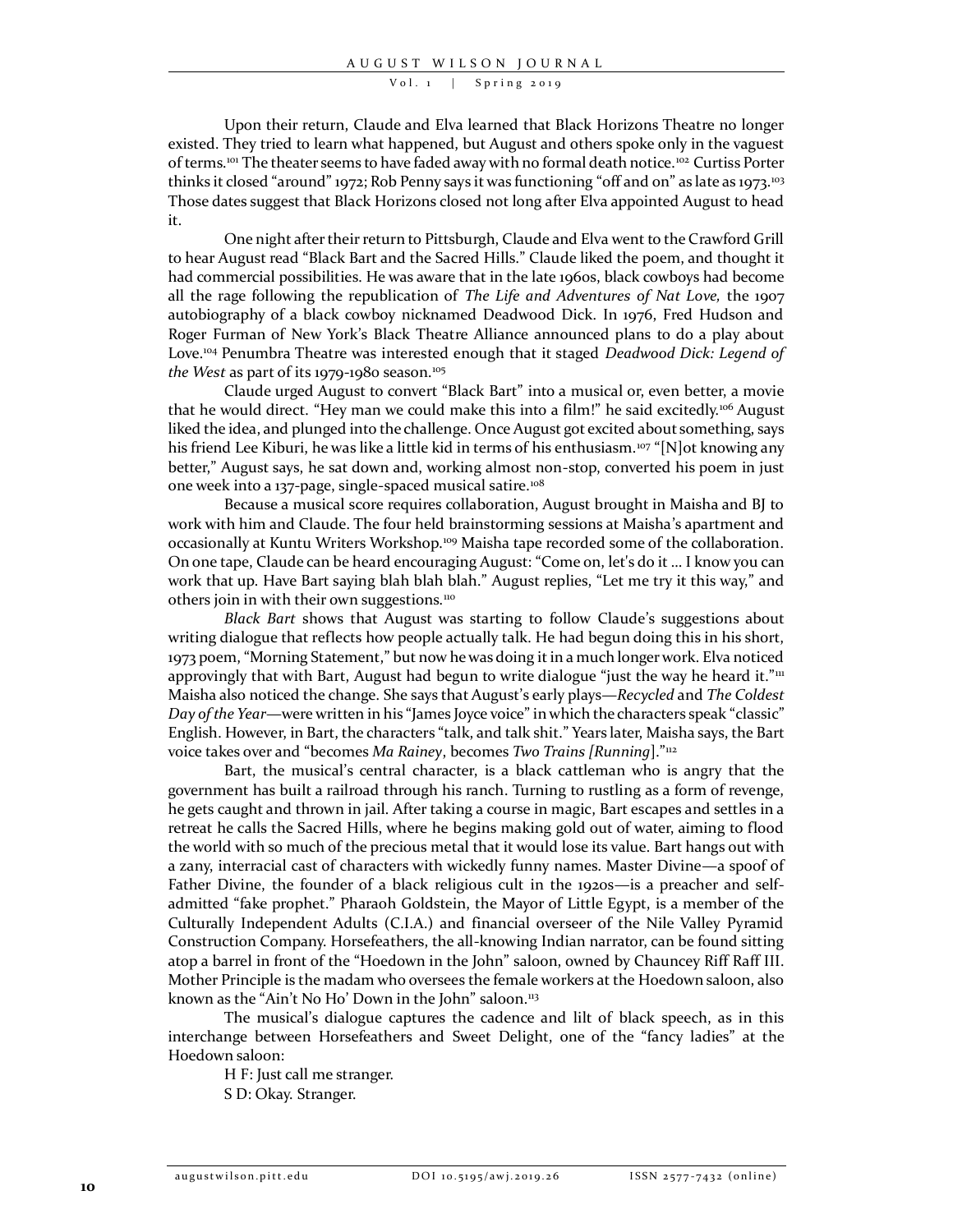H F: I put your key on the dresser.

S D: Okay Stranger. You sound kind of different.

H F: You do too. You sure I'm in the right room?

S D: Sure, daddy. You write [sic] where you belong.<sup>114</sup>

Nelson Harrison, who composed the music, was extraordinarily talented and something of a Renaissance man. As a child, Harrison had played trombone with the Pittsburgh Youth Symphony. Later he played for the likes of Dionne Warwick, Nancy Wilson and James Brown when they came through Pittsburgh. Along the way, Harrison composed original musical scores, most notably "Isis au Noir," a reinterpretation of the Egyptian legend of Isis and Osiris.<sup>115</sup> The songs Harrison composed for *Black Bart* included gems with such ironic titles as "The Last Stop Camel Feed and Water Company," "The Hoedown in the Gambling Hall," and "The Nile Valley Pyramid Construction Company."

August, Pitts, and the other actors felt good about the musical. BJ's Theatre Urge was chosen to stage it, with Claude directing and Ron Pitts playing the role of Black Bart.<sup>116</sup> Given this enthusiasm, one can understand August's great disappointment when, at the last minute, he had to tell the group that the performance was cancelled. He had been unable to raise the necessary financing.<sup>117</sup>

# **1977 August leaves Pittsburgh**

The collapse of Black Bart was one more in a long list of disappointments. To make matters worse, the musical's closing was followed by a confrontation with Vernell. In 1977, Vernell had asked August to direct Ed Bullins's play, *In New England Winter,* for Kuntu Repertory. The play was to open in late June at the University's Studio Theatre, with a cast drawn both from Kuntu and BJ's Theatre Urge.<sup>118</sup> August was thrilled. He considered this the biggest project he had ever done.<sup>119</sup>

Unfortunately, the personal chemistry was not good between the two. Vernell had a reputation as being strong-willed and insistent, and the same was true of August. Vernell apparently became unhappy with August, or with his directing, or both. The upshot was that the two clashed sharply one evening, and Vernell cursed him out. This was the confrontation that occurred while Ron Pitts was parked outside Oakland's Original Hot Dog Shop waiting to drive August home. August got in the car, visibly agitated, and related what had happened. With tears in his eyes, he announced he was leaving, and exclaimed, "I can't take it!" 120

Pitts was astonished. He found August's announcement "surreal, almost like a play he was writing." When August confirmed that he was serious, Pitts pleaded, "Man, you got to finish what you started." Pitts knew this was not the first time August had said he was going to leave. "But this time," Pitts says, "you could see it in his face. He was going to be with Claude Purdy somewhere in Minnesota. He was through with everything—Ujima, Kuntu—anything that had to do with theater in Pittsburgh." 121

August, in fact, had been in touch with Claude, who by then was happily ensconced in St. Paul, directing plays for Penumbra. Claude loved Penumbra. He loved St. Paul. And he very much missed August. Wanting to work together again, he sent August an airplane ticket around Christmas, 1977, inviting him to come to St. Paul and revise *Black Bart*.<sup>122</sup> August found the invitation too good to resist. He said to himself, "A free trip to St. Paul? What the hell." 123

The following January, August left for St. Paul. Before he did, he stopped by the home of his old friend, Thad Mosley, to tell him about his plans. Most people think August left Pittsburgh in order to work with Penumbra, but that is not what August told Thad. "I can remember as plain as day," Thad says, "he told me he was going to Minneapolis to go to the Tyrone Guthrie drama school."<sup>124</sup> The Guthrie would have been attractive to someone with August's ambitions. Founded in 1963 and located just across the Mississippi River from St. Paul, it staged plays of the highest quality while avoiding the cut-throat commercial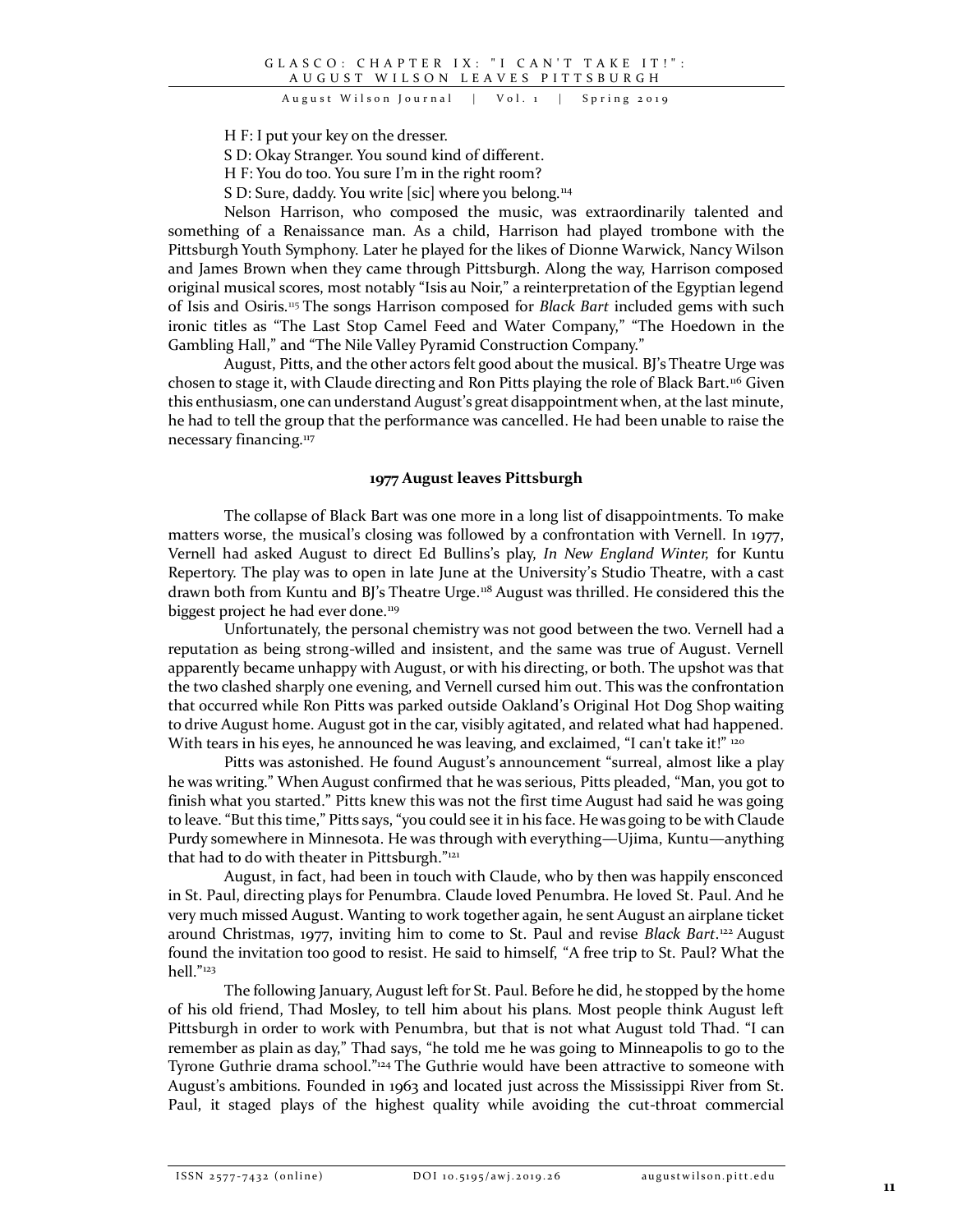environment of Broadway.<sup>125</sup> Elva Branson confirms that August's goal was the Guthrie. She says August wound up at Penumbra because that was "Claude's connection," but he always had his eye on the Guthrie. "I know that." 126

Thad was stunned at August's leaving, but he was even more stunned at the reason. "I'm stopping writing poetry," August said. "You don't get anything back from poetry."<sup>127</sup> Thad considered this an astonishing statement from someone who had always considered himself first and foremost a poet. $128$  It was a sign that, after so many disappointments, August hoped that, with revisions and further work, *Black Bart and the Sacred Hills* could achieve the sort of popular and critical success that had long evaded him.

On a snowy winter's day in early January, 1978, August caught a plane to St. Paul.<sup>129</sup> On his way to the airport, he stopped by to see Maisha.<sup>130</sup> While there, he asked her for some Valium to ease his anxieties about flying.<sup>131</sup> "He left for Minnesota," Maisha says, "practically from my house." <sup>132</sup> As August left, he implored Pitts to keep Kuntu going. "Man, you got to do it. You're what's going to keep theater going in Pittsburgh." Pitts declined, partly because he didn't want to deal with Vernell.<sup>133</sup>

August's departure left his friends despondent. Sala Udin never forgave Purdy for luring August away from Pittsburgh, but in hindsight believes it was time for August to move on.<sup>134</sup> August's leaving added to the decline of Pittsburgh's Black Arts movement. "It was a thriving scene for a while," says Ralph Proctor, a major collector of African art, "but when the movement died, it all died. Everybody just scattered and went their own way."<sup>135</sup>

August had been only on the periphery of the Black Arts movement, but he regularly expressed his commitment to cultural nationalism. Despite that avowed commitment, *Black Bart* distanced him even further from the movement. The play has elements of protest, but satire is not designed to politicize the masses and raise their consciousness—certainly not in the way that Baraka or Karenga wanted. *Black Bart* illustrates the argument of Sandra Shannon that August embraced the politics of empowerment and cultural affirmation, but his writing "was not to be the belligerent, vindictive voice of Baraka or Bullins but the subtly provocative … voice of a playwright with some thoughts of his own." 136

There is no question that things had not worked out as August had wanted. His lack of formal education had limited his job prospects. His marriage had failed because he couldn't provide for his family. His poetry and plays had been poorly received by the public. His efforts at a musical had been canceled for lack of funding. He was a distant second to Rob Penny in the local theater scene. And now he had fallen out with Vernell, the most important figure in black theater in the city.

Leaving was difficult, for Pittsburgh was August's home town. He loved the city, but the two had what he called a "love-hate relationship." He told his friend and theater critic Christopher Rawson, "This is my home and at times I miss it and find it tremendously exciting, and other times I want to catch the first thing out that has wheels."<sup>137</sup> In this case, August left in something that has wings. But he left nonetheless. Afterwards, August would return for visits, but he never again lived in Pittsburgh.

In St. Paul, August suffered several disappointments before he finally achieved success. That success, however, would be based on the continuing influence of Pittsburgh. This is because, in a real sense, August never left. Years later, when asked about leaving for St. Paul, he replied: "I never really left. You carry your home with you wherever you go. … I carry [Pittsburgh] around in my heart with me." <sup>138</sup> Pittsburgh remained for August "the deep well of memory into which he kept dipping the ladle of his art."<sup>139</sup> "I can't take it!" became "I can do it."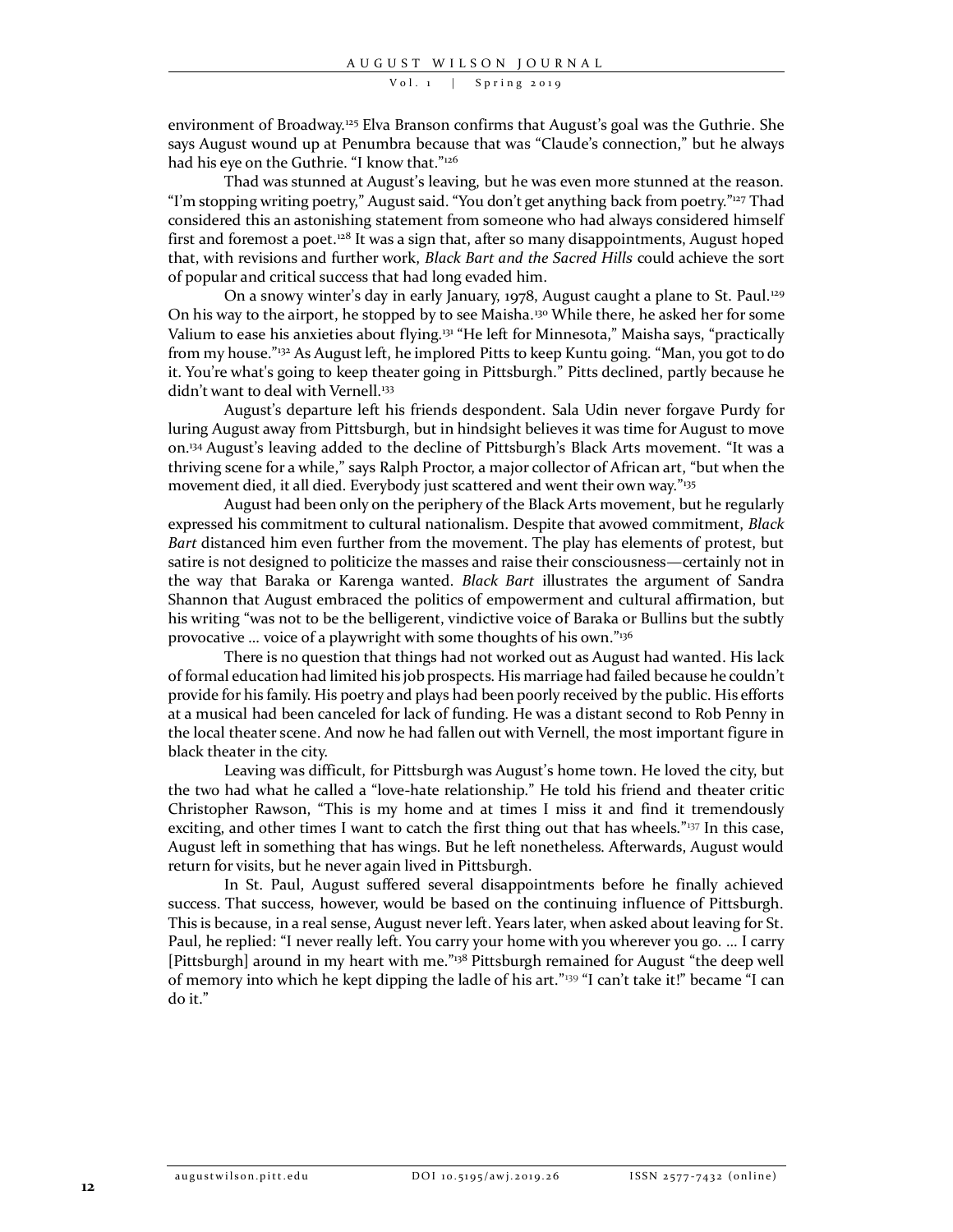## August Wilson Journal | Vol. 1 | Spring 2019

## Notes

Ron Pitts, interview by Lee Kiburi, 23 November 2007.

Curtiss Porter, interview by Lee Kiburi, 28 November 2007.

Frank Hightower, interview by author, 12 November 2013.

Vera Sheppard, "August Wilson: An Interview," in Jackson R. Bryer and Mary C. Hartig,

eds., *Conversations with August Wilson* (Jackson: University Press of Mississippi, 2006), p. 103.

Rob Penny, interview, interview by Lee Kiburi, 18 August 1998.

August Wilson, interview by Lee Kiburi, 6 April 1999.

Mary Bradley, interview by Lee Kiburi, 11 October 2011.

Ibid.

Ibid.

 Ibid.; Ron Pitts, interview by Lee Kiburi, 23 November 2007; August Wilson interview by Lee Kiburi, 6 April 1999.

<sup>11</sup> Ron Pitts, interview by Lee Kiburi, 23 November 2007. The cast, as best Pitts can recall, consisted of Robbie Dixon, Greg Jones, Joyce Dixon, Eileen, Kenny Robinson and his brother, plus a few others.

<sup>12</sup> Mary Bradley, interview by Lee Kiburi, 11 October 2011.

<sup>13</sup> Mary Bradley, interview by Lee Kiburi, 11 October 2011; Ron Pitts, interview by Lee Kiburi, 23 November 2007.

Ron Pitts, interview by Lee Kiburi, 23 November 2007.

Ibid.

<sup>16</sup> Ibid. The daughter was Joyce. Mary Bradley, interview by Lee Kiburi, 11 October 2011.

Rob Penny, interview by Lee Kiburi, 18 August 1998.

<sup>18</sup> Mary Bradley, interview by Lee Kiburi, 11 October 2011.

<sup>19</sup> Mary Bradley, interview by Lee Kiburi, 11 October 2011.

Ron Pitts, interview by Lee Kiburi, 23 November 2007.

Ron Pitts, interview by Lee Kiburi, 23 November 2007.

Ibid.

August Wilson, interview by Lee Kiburi, 6 April 1999 .

Ibid.

Noel McCarroll, interview by Lee Kiburi, 30 July 2013.

Ibid.

Elva Branson, interview by the author, 8 May 2017.

August Wilson, interview by Lee Kiburi, 6 April 1999.

Maisha Baton, interview by Lee Kiburi, 26 December 2007.

August Wilson, interview by Lee Kiburi, 6 April 1999.

Ibid.

 Maisha Baton, interview by Lee Kiburi, 26 December 2007. Ibid.

Ron Pitts, interview by Lee Kiburi, 23 November 2007.

Ibid.

Ibid.

Ibid.

Ibid.

Ibid.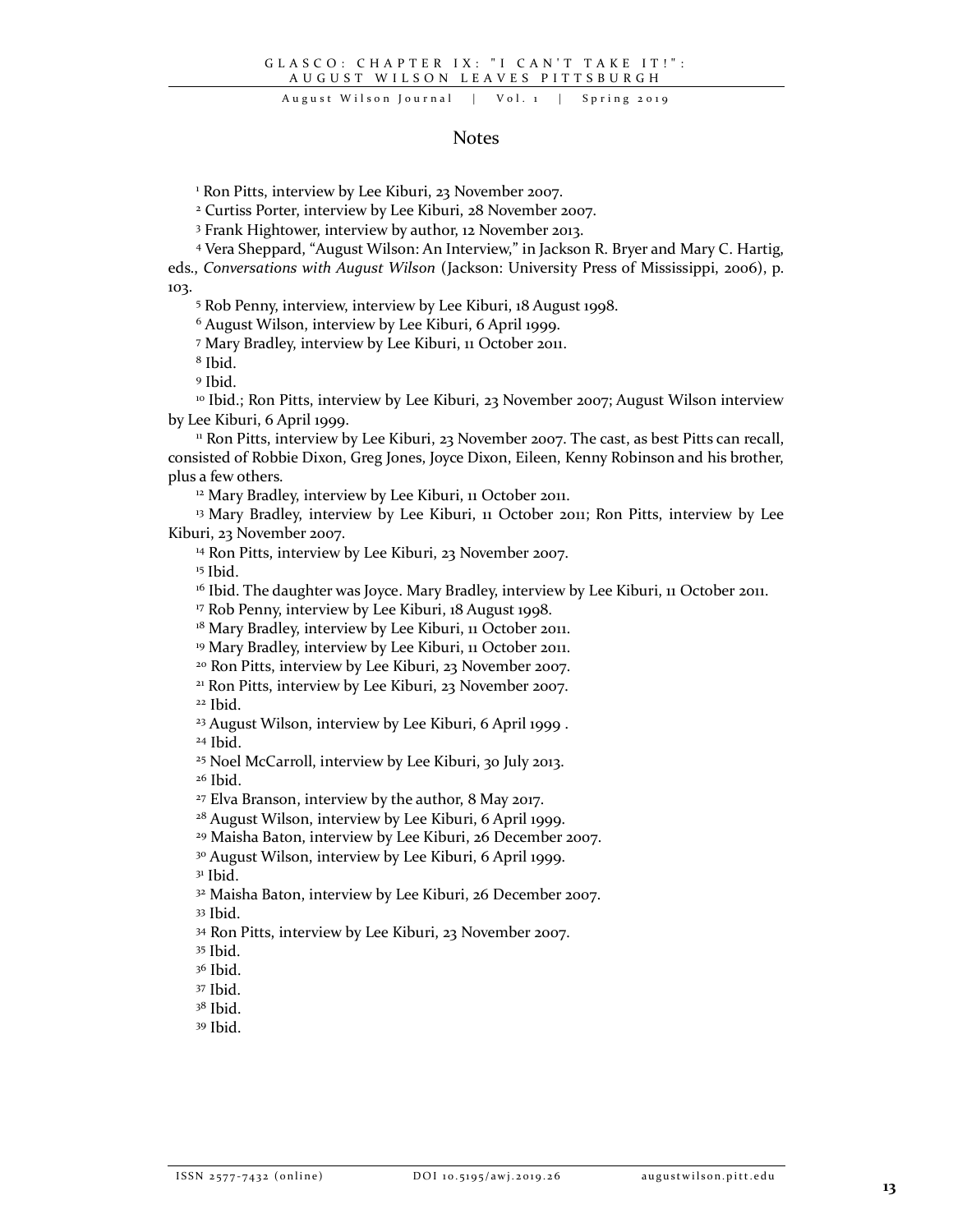<sup>40</sup> Shannon mentions 1976 and 1977. For 1976, see Sandra Shannon, *The Dramatic Vision of August Wilson* (Washington, D.C.: Howard University Press, 1995), p. 30 (hereafter cited as Shannon, *The Dramatic Vision of August Wilson*).For 1977, see Sandra G. Shannon, "August Wilson Explains His Dramatic Vision," in Jackson R. Bryer and Mary C. Hartig, eds., *Conversations with August Wilson* (Jackson: University Press of Mississippi, 2006), p. 122.

<sup>41</sup> Maisha Baton, interview by Lee Kiburi, 26 December 2007.

<sup>42</sup> Shannon, *The Dramatic Vision of August Wilson*, p. 241. Shannon lists the full set of Wilson's unpublished plays, including those written for the Science Museum of Minnesota.

<sup>43</sup> August Wilson, interview by Lee Kiburi, 6 April 1999.

<sup>44</sup> August Wilson, interview by Lee Kiburi, 6 April 1999.

<sup>45</sup> Ujima was a failure for August, but for Pitts it was transformative. After finishing his studies at the University of Pittsburgh, Pitts took a job with an optical firm in Columbus, Ohio. There, inspired by his years at Ujima, he joined a theater company that, ironically, also bore the name Ujima. Ron Pitts, interview by the author, 13 February 2015.

<sup>46</sup> Allegheny Repertory Theatre, Press Release, 1982-09-23 for the premiere of August WIlson's *Jitney* at the Fine Line Cultural Center, 3300 Fifth Avenue in Oakland. University of Pittsburgh Theater Archives, Hillman Library.

<sup>47</sup> Walter Ray Watson, "Choreographer Bob Johnson Remembered," *Pittsburgh Courier*, 11 Oct 1986: 6.

48 "Spotlight on African Art Folk Festival," *Pittsburgh Courier*, 16 May 1970: 3.

49 "BAS Slates Black Week," *Pittsburgh Courier*, 7 November 1970: 8.

50 "Ailey Dancers Teach Master Class at Local Center," by Greg Mims, *Pittsburgh Courier*, 16 March 1974: 17.

51 "Choreographer Bob Johnson Remembered," by Walter Ray Watson, *Pittsburgh Courier*, 11 October 1986: 6.

<sup>52</sup> Ibid. The present author saw BJ dance once, in a solo rehearsal. The performance was so moving, it brought me almost to tears. Johnson's talent and power had to be seen to be apprciated.

<sup>53</sup> Johnson does not include the play in his resume. See Bob Johnson Papers, University Arcives, University of Pittsburgh. August Wilson, interview by Lee Kiburi, 6 April 1999.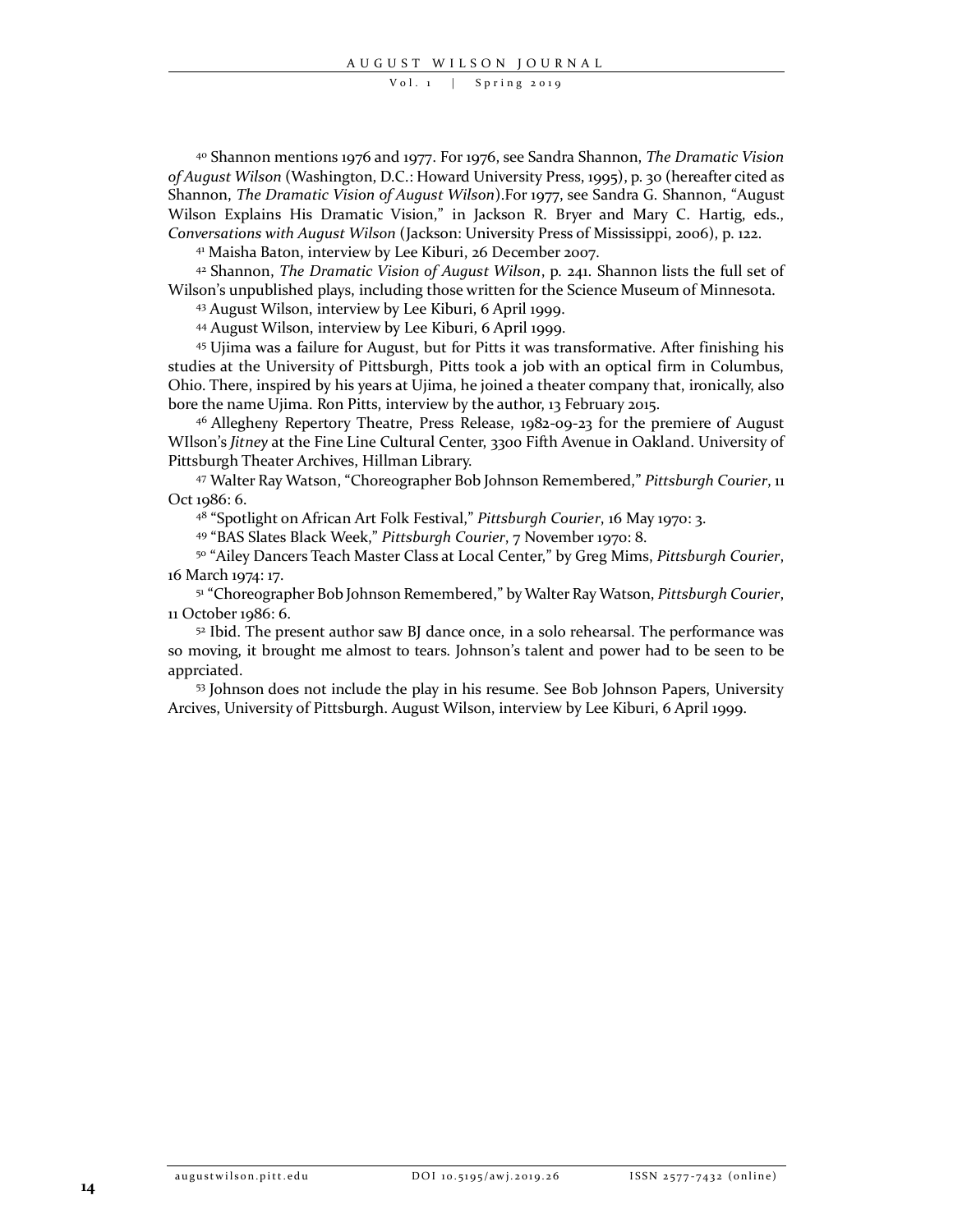August Wilson Journal | Vol. 1 | Spring 2019

<sup>54</sup> Vernell Lillie, interview by Lee Kiburi, 9 June 2007.

<sup>55</sup> Lillie's education options were all in the North. Universities in the South did not admit black students, but Southern states provided scholarships for blacks to do graduate work in the North. Vernell Lillie, interview by Lee Kiburi, 9 June 2007 and 15 November 2007.

<sup>56</sup> Vernell Lillie, interview by the author, 9 June 2013.

<sup>57</sup> Vernell Lillie, interview by Lee Kiburi, 28 April 1998.

58 Kuntu showcased the works of Rob Penny, who was the theater's playwright-inresidence. In 1975, Kuntu's first year of operation, Lillie staged four of Penny's works—*Little Willie Armstrong Jones*, *Just Rob Penny* (a collage), *The Depths of Her Star*, and *Slow Lives on the Humdrum*. The plays were staged at the University of Pittsburgh in the Stephen Foster Memorial Chapel, as well as in several community locations. Lillie CV, in Black Studies Department, 1978.

<sup>59</sup> Vernell Lillie, interview by Lee Kiburi, 28 April 1998.

<sup>60</sup> Ibid.

 $61$  Vernell Lillie, interview by the author, 7 and 9 June 2013.

<sup>62</sup> Vernell Lillie, interview by the author, 22 May 2014.

<sup>63</sup> Mary Bradley, interview by Lee Kiburi, 11 October 2011.

 $64$  The department had relocated from its original office on Craig Street to a suite of offices on the second floor of a building on Forbes Avenue, across from the old police and fire station. Brenda Berrian, interview by the author, 8 September 2013.

 $65$  Ibid.

<sup>66</sup> Diana Nelson Jones, "Obituary: Maisha Baton/Nurturing Poet, Playwright, Therapist and Teacher," *Pittsburgh Post-Gazette*, 28 March 2012.

<sup>67</sup> Vernell Lillie, interview by the author, 7 June 2013.

68 Vernell Lillie to August Wilson, 26 January 1976, in the August Wilson papers, by courtesy of the August Wilson estate.

 $69$  Vernell Lillie, interview by the author, 15 November 2008; August Wilson, interview by Lee Kiburi, 6 April 1999; Vernell Lillie, interview by the author, 9 June 2013.

<sup>70</sup> Staged in 1976. Vernell Lillie, cv, 1978

71 Marilyn Elkins, "Wilson, August," in William L. Andrews, et al., eds., *The Concise Oxford Companion to African American Literature,* accessed 6 July 2015. Shannon, *The Dramatic Vision of August Wilson,* pp. 35ff has a summary of the play.

<sup>72</sup> Robert Uzzel, *Blind Lemon Jefferson: His Life, His Death, and His Legacy* (Austin, Tex.: Eakin Press, 2002), pp. 45-46.

<sup>73</sup> Joan Herrington, *I Ain't Sorry for Nothin' I Done*: *August Wilson's Process of Playwriting* (New York: Limelight Press, 1998), p. 25.

74 David Savran, "August Wilson," in Jackson R. Bryer and Mary C. Hartig, eds., *Conversations with August Wilson* (Jackson: University Press of Mississippi, 2006), p. 23.

75 "The Homecoming," by August Wilson. Courtesy of the August Wilson Estate.

 $76$  Lillie says she still has a copy of the play but declines to share it because of its relatively low quality. Sharing it, Lillie says, would be a disservice to August's memory. Lillie, interview by the author, 7 June 2013, 9 June 2013.

<sup>77</sup> Vernell Lillie, interview by Lee Kiburi, 15 November 2008.

<sup>78</sup> Vernell Lillie, interview by Lee Kiburi, 28 April 1998.

<sup>79</sup> August Wilson, interview by Lee Kiburi, 6 April 1999.

<sup>80</sup> Rob Penny, interview by Lee Kiburi, 18 August 1998

<sup>81</sup> Vernell Lillie, interview by Lee Kiburi, 28 April 1998.

<sup>82</sup> Maisha Baton, interview by Lee Kiburi, 26 December 2007.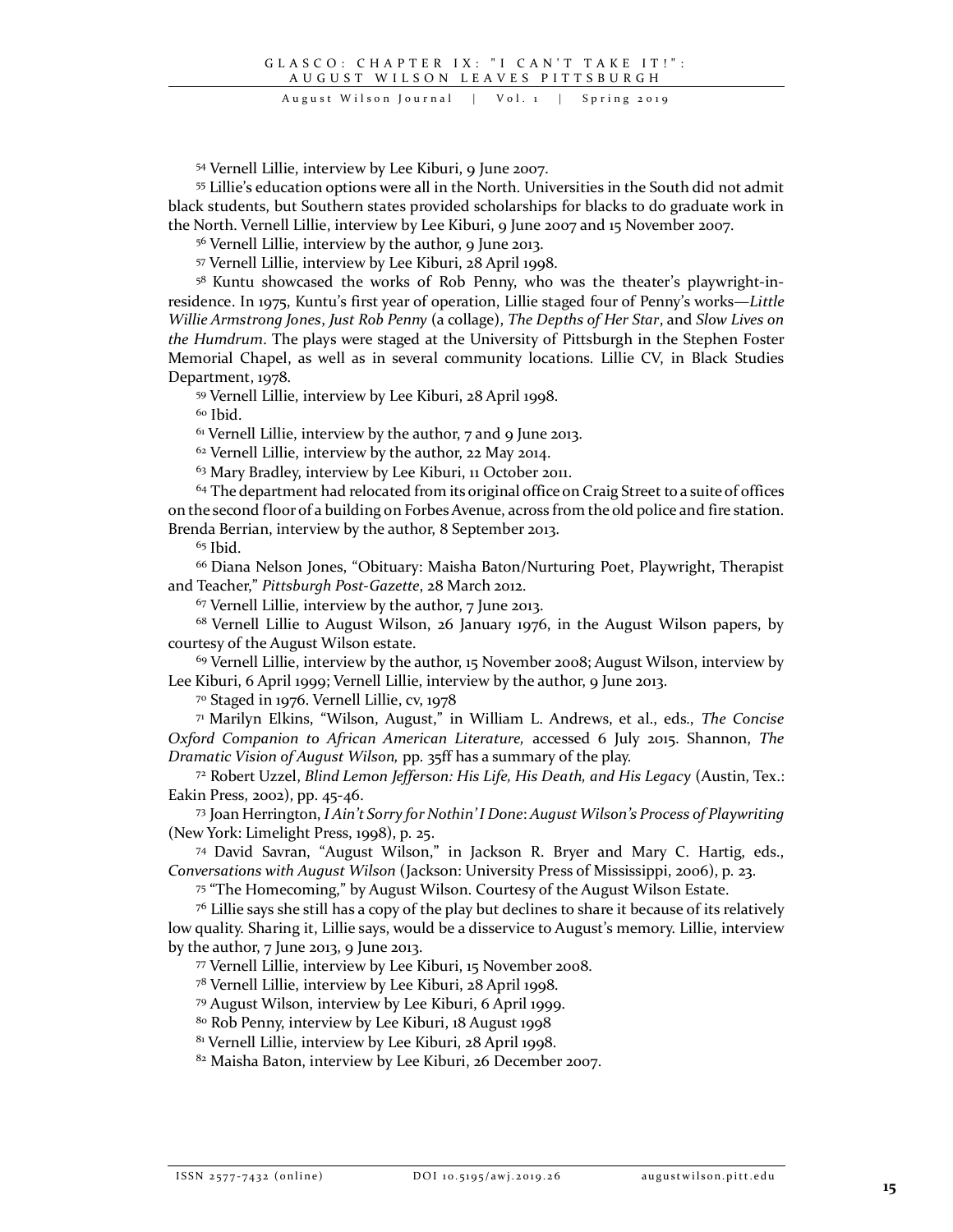$83$  Ibid.

<sup>84</sup> Ibid.

<sup>85</sup> Ibid.

<sup>86</sup> Ibid.

<sup>87</sup> Ibid.

<sup>88</sup> Ibid.; C.V. in Bob Johnson Papers (Archives Service Center, University of Pittsburgh); Geri B. Ransom, "Theatre Urge Stages 'Black Happenin', " New *Pittsburgh Courier*, 6 June 1981; A3.

<sup>89</sup> Ibid.

<sup>90</sup> Maisha Baton, interview by Lee Kiburi, 26 December 2007.

 $91$  Ibid.

<sup>92</sup> Ibid.

<sup>93</sup> August Wilson, interview by Lee Kiburi, 6 April 1999.

<sup>94</sup> Maisha Baton, interview by Lee Kiburi, 26 December 2007.

<sup>95</sup> Natalie Bazzell, interview by the author, 30 August 2013.

<sup>96</sup> Barbara Evans, interview by the author, 2 July 2018.

<sup>97</sup> Nelson Harrison, interview by the author, 26 July 2013.

98 When August lived in Los Angeles, he may have seen the 1948 film that celebrated Bart's exploits. See "'*Black Bart*' Arrives," by Philip K. Scheuer, Los Angeles *Times*, 25 February 1948: 18.

<sup>99</sup> Wikipedia, at http://en.wikipedia.org/wiki/Black\_Bart\_(outlaw), accessed 17 February 2013. See also Frederick Nolan, *The Wild West: History, Myth & the Making of America* (London: Arcturus Publishing Limited, 2003), p. 133

<sup>100</sup> Rohan Preston, "Claude Purdy Gave August Wilson His Break in St. Paul (obituary), *Minneapolis Star Tribune*, 28 July 2009, online; Nelson Harrison, interview by the author, 26 July 2013; Nelson Harrison email to the author, 25 March 2014. Macelle Mahala, *Penumbra: The Premier Stage for African American Drama* (Minneapolis: University of Minnesota Press, 2013), p. 21 (hereafter cited as Mahala, *Penumbra*); *Pittsburgh Post-Gazette*, misc. items, Feb-May 2017.

<sup>101</sup> Elva Branson, interview by the author, 8 May 2017.

<sup>102</sup> Years later, the *Pittsburgh Post-Gazette* dated its demise as 1971. Ervin Dyer, "Obituary: Robert Lee 'Rob' Penny," *Pittsburgh Post-Gazette*, 18 March 2003. Curtiss Porter says Black Horizons ended "about 1972" (Curtiss Porter, interview by Lee Kiburi, 28 November 2007.)

<sup>103</sup> Rob Penny says it was still functioning "off and on" in 1973, when he and August established Ujima Theater. Rob Penny, interview by Lee Kiburi, 18 August 1998.

<sup>104</sup> *Jet Magazine*, 27 May 1976: 64.

<sup>105</sup> Mahala, *Penumbra*, p.27.

<sup>106</sup> Maisha Baton, interview by Lee Kiburi, 26 December 2007.

<sup>107</sup> Lee Kiburi, interview by the author, 31 July 2017.

<sup>108</sup> Bonnie Lyons, George Plimpton, "August Wilson, The Art of Theater," *Paris Review* #14 (Winter 1999), accessed on-line 12 January 2018.

<sup>109</sup> Maisha Baton, interview by Lee Kiburi, 26 December 2007.

<sup>110</sup> Ibid.

<sup>111</sup> Elva Branson, interview by the author, 8 May 2017.

<sup>112</sup> Maisha Baton, interview by Lee Kiburi, 26 December 2007.

<sup>113</sup> Script and comments for "*Black Bart and the Sacred Hills*." in Bob Johnson papers, Archives Service Center, University of Pittsburgh.

114 "*Black Bart*," 125 MS, Box 28. Quoted courtesy of August Wilson estate.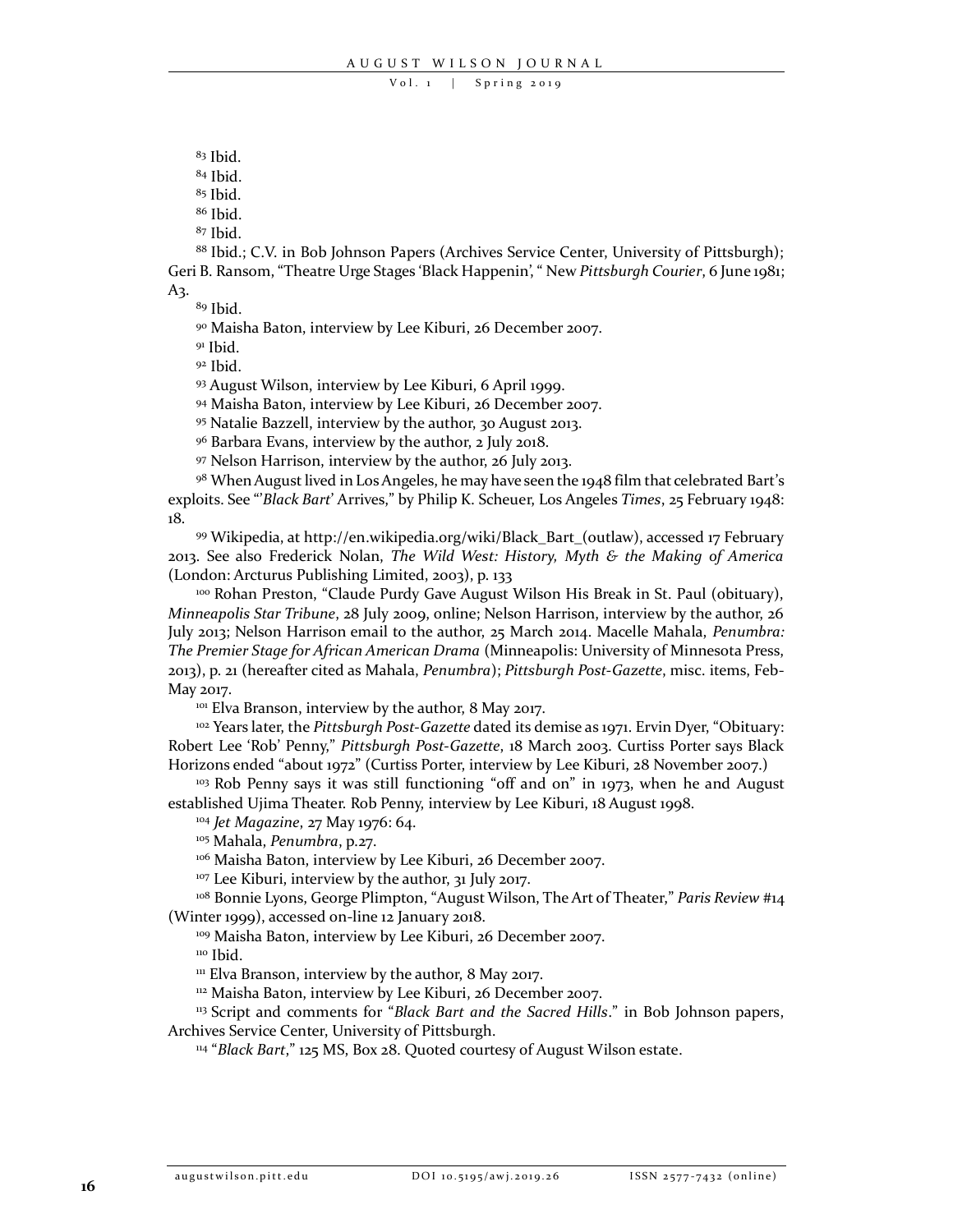August Wilson Journal | Vol. 1 | Spring 2019

<sup>115</sup> Gifted intellectually as well as musically, Harrison went on to earn a Ph.D. in psychology and teach in the Music Department at the University of Pittsburgh. Today, he runs the Pittsburgh Jazz Society, dedicated to the promotion of jazz in Pittsburgh. The web site is at https://pittsburgh.jazznearyou.com/pittsburgh-jazz-society.php.

<sup>116</sup> August Wilson, interview by Lee Kiburi, 6 April 1999.

<sup>117</sup> Ron Pitts, interview by Lee Kiburi, 23 November 2007.

<sup>118</sup> Vernell Lillie, CV 1978. The play ran 23-26 June, 1977. (University of Pittsburgh) *University Times*, 16 June 1977. Also Vernell Lillie, CV, Black Studies Department.

<sup>119</sup> August Wilson, interview by Lee Kiburi, 6 April 1999.

<sup>120</sup> Ron Pitts, interview by Lee Kiburi, 23 November 2007.

 $121$  Ibid.

122 Justin Maxwell, "August Wilson and the Playwrights' Center," *Minnesota History*, (Winter 2006-07): 133-142; Rohan Preston, "Claude Purdy Gave August Wilson His Break in St. Paul," (Minneapolis) *Star Tribune*, 28 July 2009, accessed online. Purdy later became an expert interpreter of Wilson plays, directing them in such cities as Pittsburgh, Houston, San Francisco and London.

<sup>123</sup> David Savran, "August Wilson," in Jackson R. Bryer and Mary C. Hartig, eds., *Conversations with August Wilson* (Jackson: University Press of Mississippi, 2006), p. 22.

<sup>124</sup> Thad Mosley, interview, 30 April 2013.

 $125$  In fact, the Guthrie would not have been a good fit for August. The theater was selfconsciously interested only in established playwrights with outstanding national and/or international, reputations. Only after August established himself as a major American playwright did the Guthrie stage his plays. See Daniel Gabriel, interview, 31 July 2014.

<sup>126</sup> Elva Branson, interview, 8 May 2017. Jacqui Shoholm, Purdy's widow, says August came with the intention of working with Claude in St. Paul. Jacqui Shoholm, interview, 25 August 2017.

<sup>127</sup> Thad Mosley, interview by the author, 30 April 2013.

<sup>128</sup> Thad Mosley, interview by the author, 23 May 2014.

<sup>129</sup> Date per Jacqui Shoholm, widow of Claude Purdy.

130 Maisha Baton, interview by Lee Kiburi, 26 December 2007.

<sup>131</sup> Ibid.

<sup>132</sup> Ibid.

<sup>133</sup> Ron Pitts, interview by Lee Kiburi, 23 November 2007.

<sup>134</sup> Sala Udin, interview by the author, 7 June 2013.

<sup>135</sup> Ralph Proctor, interview by the author, 24 June 2013.

<sup>136</sup> Shannon, *The Dramatic Vision of August Wilson*, p. 26.

<sup>137</sup> Christopher Rawson, "The Power Behind the Plays: August Wilson Has Changed the Way Theater Approaches Race," *Pittsburgh Post-Gazette*, 6 June 1999.

<sup>138</sup> August Wilson, "Feed Your Mind, the Rest Will Follow," Pittsburgh Post-Gazette, 28 March 1999; Elaine Effort, "Pittsburgh Profiles," KQV radio, 25 September 1987.

<sup>139</sup> Christopher Rawson, "August Wilson, Pittsburgh Playwright Who Chronicled Black Experience," *Pittsburgh Post-Gazette*, 3 October 2005.